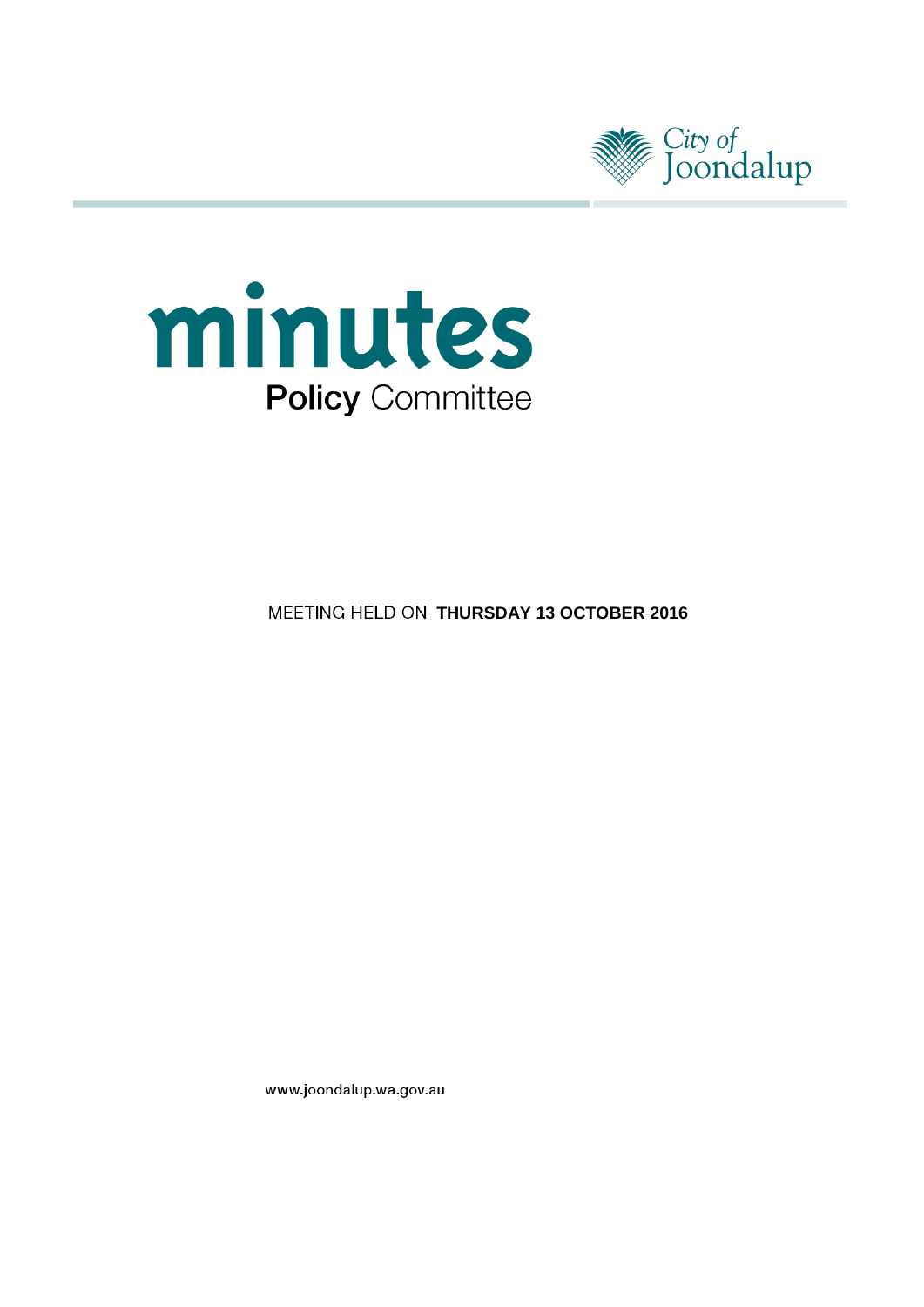# **TABLE OF CONTENTS**

| Item No.       | <b>Title</b>                                                                                   | Page No. |
|----------------|------------------------------------------------------------------------------------------------|----------|
|                | <b>Declaration of Opening</b>                                                                  | 3        |
|                | <b>Declarations of Interest</b>                                                                | 3        |
|                | Apologies/Leave of absence                                                                     | 3        |
|                | <b>Confirmation of Minutes</b>                                                                 | 4        |
|                | by the<br><b>Presiding</b><br><b>Member</b><br>without<br><b>Announcements</b><br>discussion   | 4        |
|                | Identification of matters for which the meeting may be closed<br>to the public                 | 4        |
|                | <b>Petitions and deputations</b>                                                               | 4        |
|                | <b>Reports</b>                                                                                 | 5        |
| $\mathbf{1}$   | Visual Arts Commissioning Program 2017-18 - Proposed Artists -<br>[14158]                      | 5        |
| $\overline{2}$ | Percent for Art Funds Allocated for the Bramston Park Community<br>Sporting Facility - [55029] | 11       |
| 3              | Draft Commercial, Mixed Use and Service Commercial Zone<br>Local Planning Policy - [106157]    | 16       |
| $\overline{4}$ | Draft Commercial and Recreational Vehicle Parking Local<br>Planning Policy - [106153]          | 23       |
| 5              | Draft Coastal Local Planning Policy - [105198]                                                 | 29       |
|                | <b>Urgent Business</b>                                                                         | 34       |
|                | Motions of which previous notice has been given                                                | 34       |
|                | <b>Requests for Reports for future consideration</b>                                           | 34       |
|                | <b>Closure</b>                                                                                 | 34       |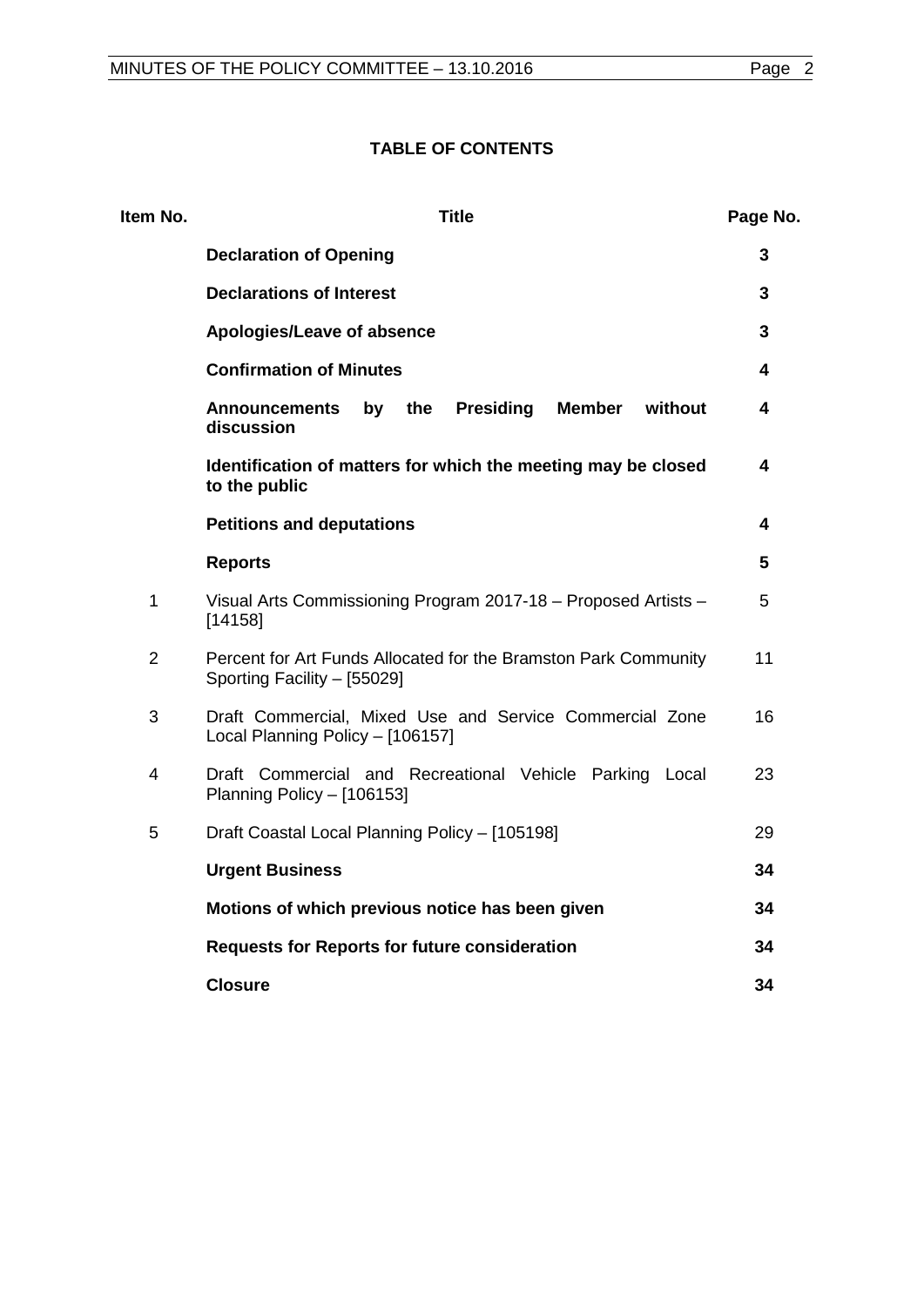**MINUTES OF THE POLICY COMMITTEE MEETING HELD IN CONFERENCE ROOM 2, JOONDALUP CIVIC CENTRE, BOAS AVENUE, JOONDALUP ON THURSDAY 13 OCTOBER 2016.**

# **ATTENDANCE**

#### **Committee Members**

| Cr Liam Gobbert                    | <b>Presiding Member</b>        |                 |
|------------------------------------|--------------------------------|-----------------|
| Cr Kerry Hollywood                 |                                |                 |
| Cr Philippa Taylor                 |                                |                 |
| <b>Cr Christine Hamilton-Prime</b> |                                |                 |
| Cr John Chester                    | <b>Deputy Presiding Member</b> | from $7.13pm$ . |
| Cr Russ Fishwick, JP               |                                |                 |

#### **Officers**

| Mr Jamie Parry<br>Ms Dale Page | Director Governance and Strategy<br>Director Planning and Community Development |            |
|--------------------------------|---------------------------------------------------------------------------------|------------|
| Mr Mike Smith                  | <b>Acting Director Corporate Services</b>                                       | to 6.57pm. |
| Mr Brad Sillence               | Manager Governance                                                              |            |
| Mr Graeme Catchpole            | <b>Acting Manager Planning Services</b>                                         | to 6.57pm. |
| Mr Rohan Klemm                 | Acting Manager Leisure and Cultural Services                                    |            |
| Mr John Byrne                  | Governance Coordinator                                                          |            |
| Ms Gemma Ben-Ary               | Curator                                                                         | to 6.57pm. |
| Mrs Rose Garlick               | Governance Officer                                                              |            |

# <span id="page-2-0"></span>**DECLARATION OF OPENING**

The Presiding Member declared the meeting open at 6.30pm.

# <span id="page-2-1"></span>**DECLARATIONS OF INTEREST**

Nil.

# <span id="page-2-2"></span>**APOLOGIES/LEAVE OF ABSENCE**

# **Apology:**

Mayor Troy Pickard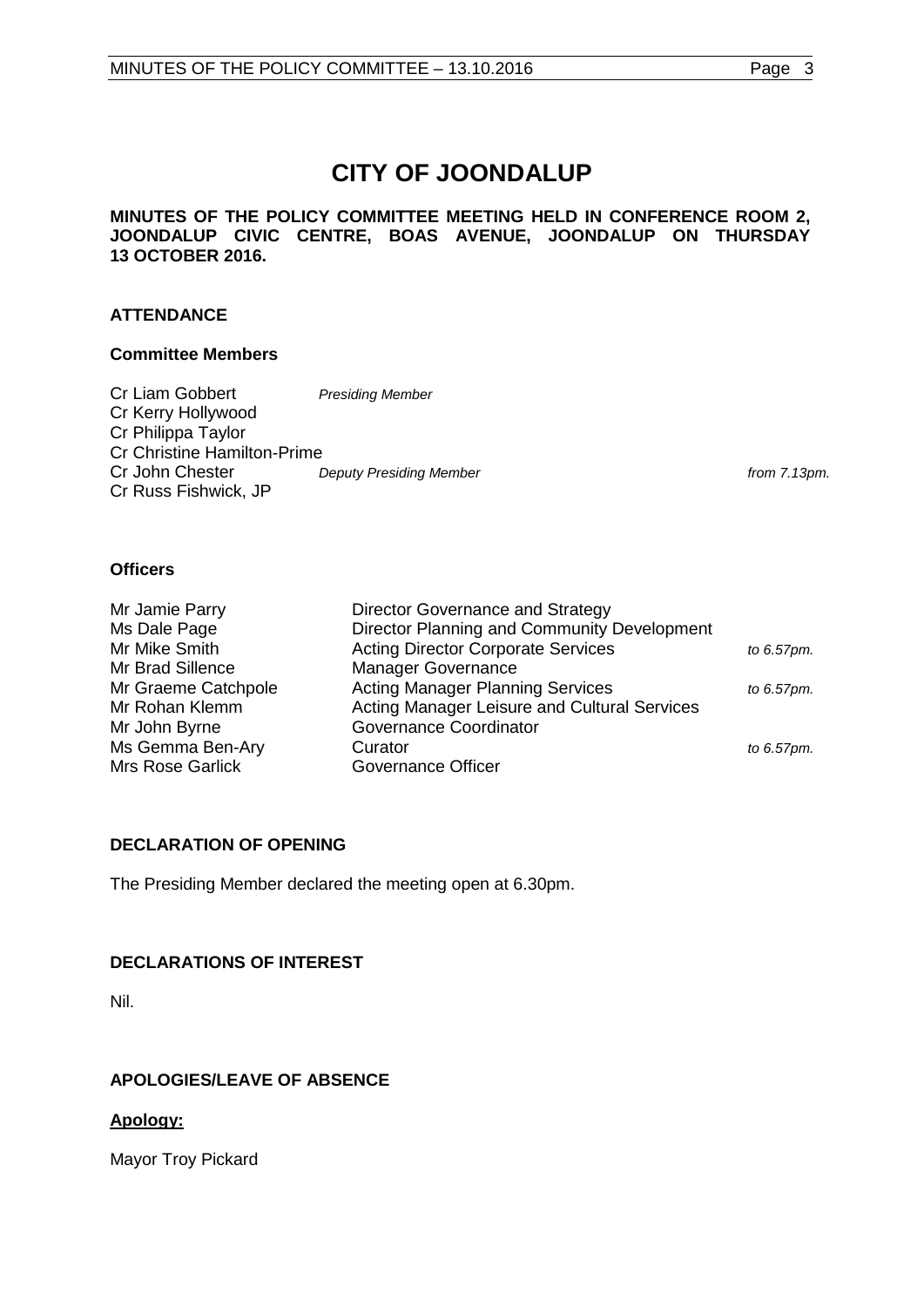# **Leave of Absence Previously Approved:**

| 20 October to 24 October 2016 inclusive;   |
|--------------------------------------------|
| 22 October to 30 October 2016 inclusive;   |
| 6 November to 11 November 2016 inclusive;  |
| 7 November to 19 November 2016 inclusive;  |
| 16 November to 20 November 2016 inclusive. |
|                                            |

# <span id="page-3-0"></span>**CONFIRMATION OF MINUTES**

#### MINUTES OF THE POLICY COMMITTEE HELD ON 7 JUNE 2016

**MOVED Cr Fishwick SECONDED Cr Hollywood that the minutes of the meeting of the Policy Committee held on 7 June 2016 be confirmed as a true and correct record.**

#### **The Motion was Put and CARRIED (5/0)**

**In favour of the Motion:** Crs Gobbert, Fishwick, Hamilton-Prime, Hollywood and Taylor.

# <span id="page-3-1"></span>**ANNOUNCEMENTS BY THE PRESIDING MEMBER WITHOUT DISCUSSION**

Nil.

# <span id="page-3-2"></span>**IDENTIFICATION OF MATTERS FOR WHICH THE MEETING MAY BE CLOSED TO THE PUBLIC**

In accordance with Clause 5.2 of the City's *Meeting Procedures Local Law 2013*, this meeting was not open to the public.

# <span id="page-3-3"></span>**PETITIONS AND DEPUTATIONS**

Nil.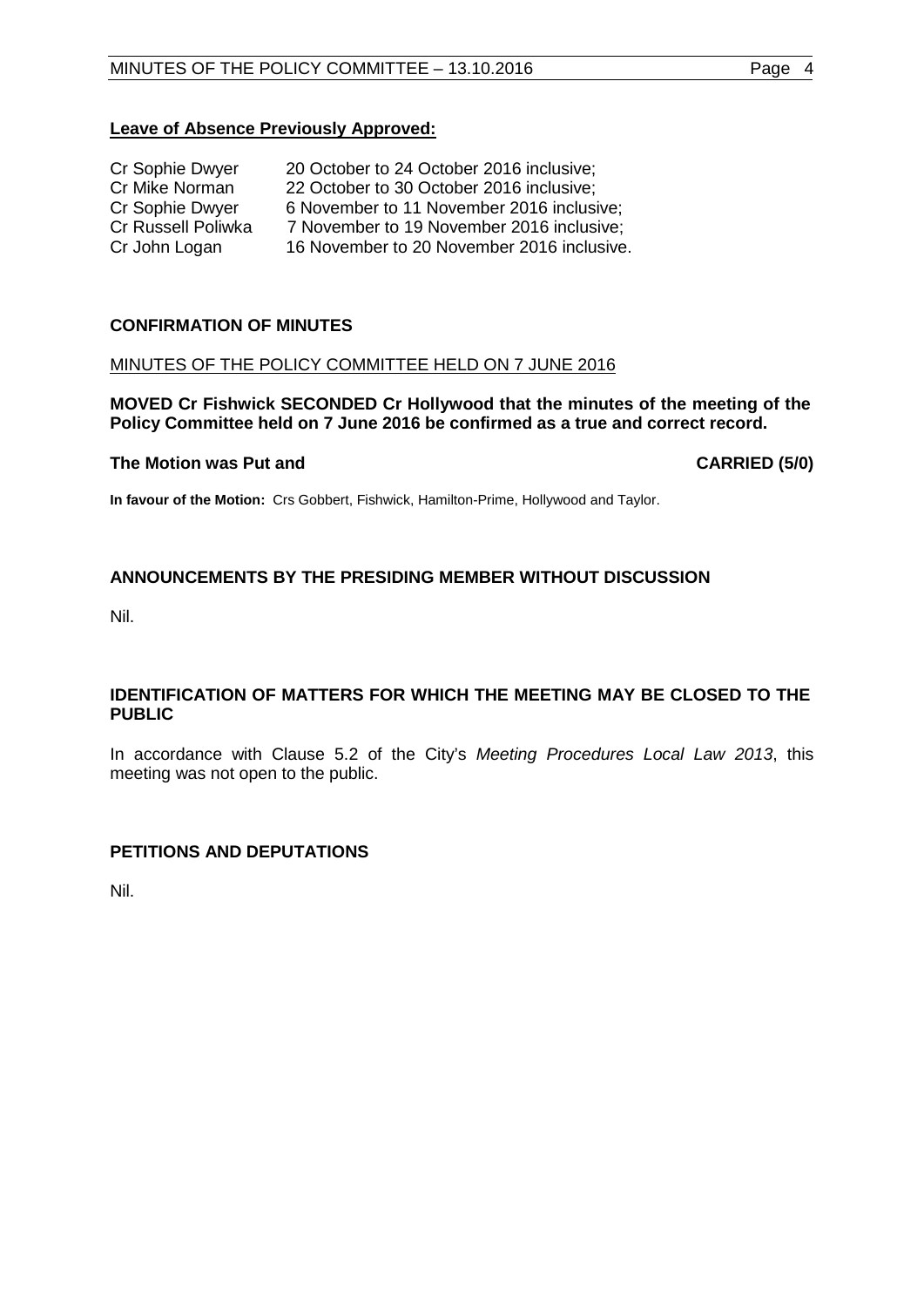<span id="page-4-0"></span>**REPORTS** 

# <span id="page-4-1"></span>**ITEM 1 VISUAL ARTS COMMISSIONING PROGRAM 2017-18 - PROPOSED ARTISTS**

| <b>WARD</b>                             | All                                                                                                                                                                                              |                                                                                                                                        |
|-----------------------------------------|--------------------------------------------------------------------------------------------------------------------------------------------------------------------------------------------------|----------------------------------------------------------------------------------------------------------------------------------------|
| <b>RESPONSIBLE</b><br><b>A/DIRECTOR</b> | Mr Mike Smith<br><b>Corporate Services</b>                                                                                                                                                       |                                                                                                                                        |
| <b>FILE NUMBER</b>                      | 14158, 101515                                                                                                                                                                                    |                                                                                                                                        |
| <b>ATTACHMENTS</b>                      | Attachment 1<br>Attachment 2<br>Attachment 3<br>Attachment 4                                                                                                                                     | Olga Cironis Proposal<br>Nien Schwarz Proposal<br>Perdita Phillips Proposal<br>Research undertaken on 22 Western<br>Australian artists |
|                                         |                                                                                                                                                                                                  | (Please Note: The Attachments are confidential and will appear<br>in the official Minute Book only)                                    |
| <b>AUTHORITY / DISCRETION</b>           | Executive - The substantial direction setting and oversight<br>role of Council, such as adopting plans and reports,<br>accepting tenders, directing operations, setting and<br>amending budgets. |                                                                                                                                        |

# **PURPOSE**

For the Policy Committee to select one of the three recommended Western Australian artists for the commissioning of an artwork for the City's art collection as part of the *Visual Arts Commissioning Program 2017-18*.

# **EXECUTIVE SUMMARY**

This report provides options for the commissioning of an artwork that documents and captures the iconic landmarks and people that represent the City of Joondalup.

Three artists have been shortlisted to complete the commission in 2017-18. All artists are of high professional standing, have confirmed that they can deliver the artwork within the allocated budget and timeframe, and are well qualified to produce an artwork that will be a sound investment for the City.

*It is therefore recommended that the Policy Committee SELECTS one of the three artists recommended to undertake the artwork commission in 2017-18 to the value of \$15,000.*

# **BACKGROUND**

The City's art collection comprises over 250 artworks created by professional Western Australian contemporary artists. Artworks span a wide range of media including painting, sculpture, drawing, ceramic, print, photography, textile and glass.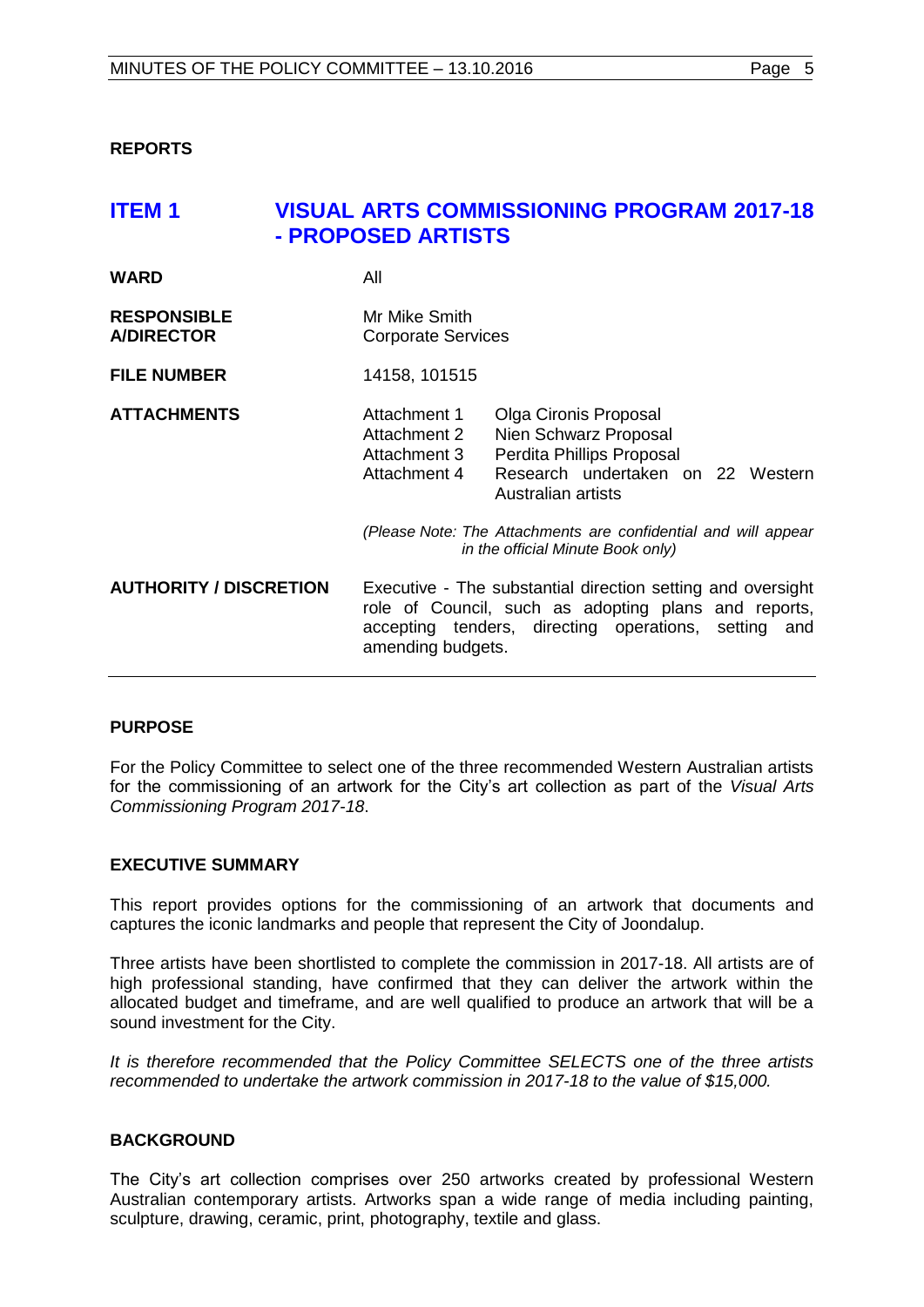The City's art collection operates on a yearly art acquisition budget of \$15,000, which enables the acquisition of two or three high quality contemporary artworks throughout the year from the City of Joondalup Community Invitation Art Award, the City of Joondalup Community Art Exhibition, and other exhibitions such as the NAIDOC week art exhibition. Acquisitions are also made from exhibitions across the Perth metropolitan area, and occasionally from regional Western Australia. These acquisitions allow the City's art collection to grow in cultural and fiscal value and fulfil the objectives of the City's *Visual Arts Policy.*

At its meeting held on 19 April 2011 (CJ064-04/11 refers), Council agreed to establish an annual *Visual Arts Commissioning Program* designed to commission artists to develop an artwork documenting and capturing the iconic landmarks and people who represent the City of Joondalup to be acquired for the City's art collection. The value of this commission is \$15,000 per annum.

In 2012, the inaugural commission was awarded to Western Australian artist Tony Windberg who created a mixed-media artwork entitled *Meeting Points*. The second commission in 2013 was awarded to Western Australian artist Lindsay Harris who created a painting entitled, *Woolagut Koorling, Yey Kwodjungut Koorling (Long ago behind going, Today in front going)*.

At its meeting held on 19 February 2013 (CJ021-02/13 refers), Council endorsed changes to the *Visual Arts Commissioning Program* and approved the option to invite an international or national artist to undertake the commission through an artist residency over a two year period to the value of \$30,000.

At its meeting held on 16 October 2014 (CJ200-10/14 refers), the former Art Collection and Advisory Committee (ACAC) selected artist, Brandon Ballengée from New York, United States of America to complete a residency. Ballengée undertook a six week artist residency from September to October 2015.

At its meeting held on 28 June 2016 (CJ100-06/16 refers) Council endorsed alternating between an annual artwork commission from a high profile Western Australian artist in one year and an artist residency comprised of two parts, a Residency and Commission, taking place over the following two years, as per Option 2 detailed within the Report.

# **DETAILS**

The commission program involves the contracting of an artist to create an original artwork for the specific purpose of becoming a part of the City's art collection.

Research was undertaken on 22 professional artists who are currently working and exhibiting in Western Australia (Attachment 4 refers).

In researching suitable artists the following factors were considered:

- The level of engagement the artist is likely to have with the community.
- The artists' experience, skill, and professional standing.
- Likelihood that the work produced will be original, unique and of high quality.
- Likelihood that the work produced will be favourably representative of Joondalup.
- That the value of the artist's work is in proportion to the City's commissioning budget.
- That the artwork produced has financial investment potential.
- Availability of artist.
- Whether the City of Joondalup art collection already contains work by that artist.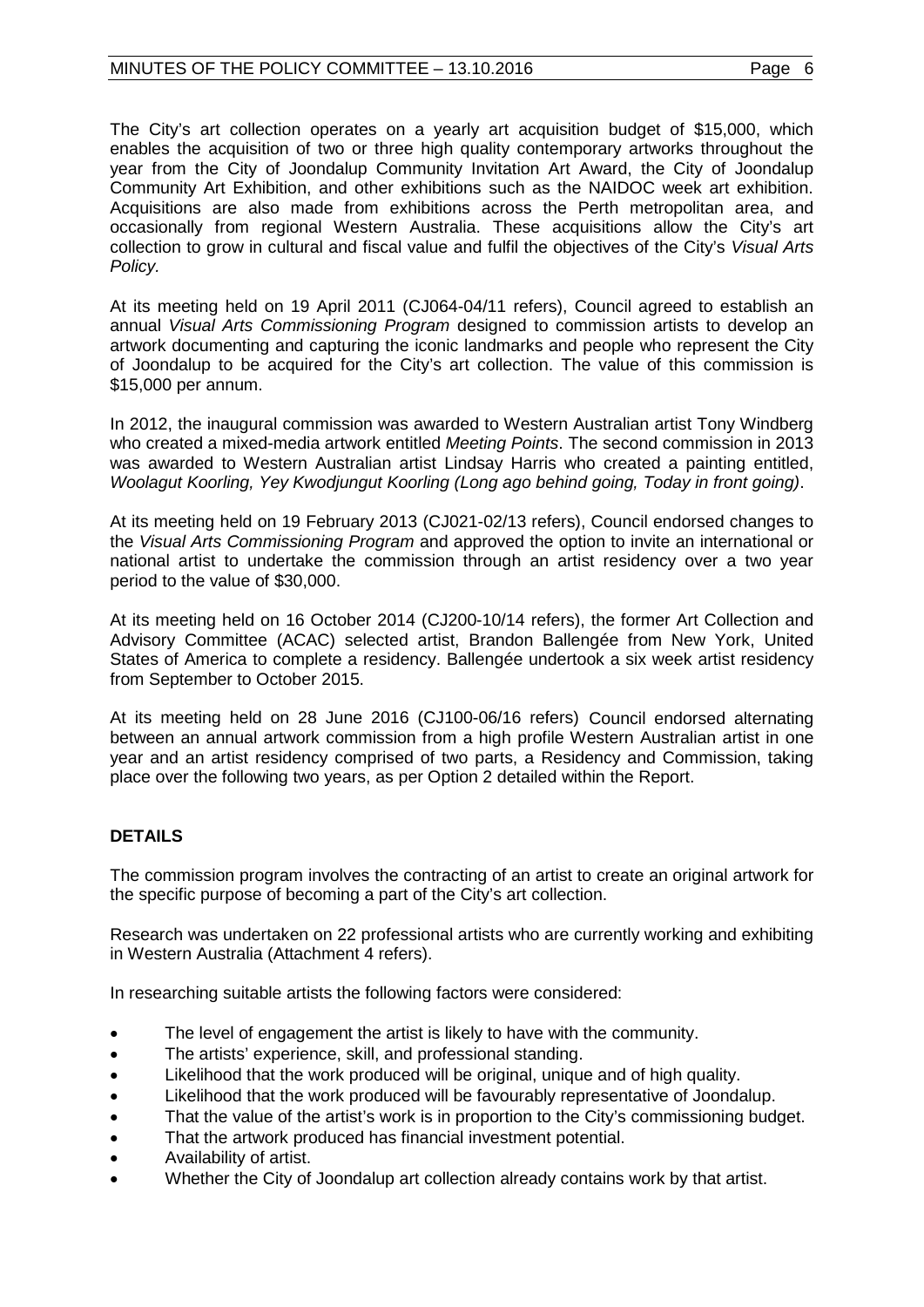#### **Issues and options considered**

Three artists have been shortlisted taking into account the factors outlined above and are put forward for consideration by the Policy Committee. These artists are as follows:

- Olga Cironis.
- Nien Schwarz.
- Perdita Philips.

These three artists work in a variety of media with stylistically different approaches and conceptual ideologies.

The factors most relevant to these artists are as follows:

- Each is a respected and active Western Australian professional artist.
- Their career progression is strong, they are exhibiting regularly, collected widely, and their work is developing with cohesion and critical acclaim.
- Each artist has indicated a desire to engage with the City of Joondalup in some way.
- The value of each artist's work is in proportion to the City's commissioning budget.
- None are currently represented in the City's art collection.
- Each are available in 2017-18.

Once the successful artist has been selected then the commissioning process will follow. This includes contracting the selected artist to produce a comprehensive concept response which will be provided to the Policy Committee for comment prior to the artist starting work on the finished piece.

The finished artwork will be delivered within the agreed timeframe and budget and accessioned into the art collection as per the *Art Collection Management Plan* and usual administrative procedures.

#### Option 1 - Olga Cironis

Olga is a contemporary artist whose work references migration and migrant stories, often told from a feminist perspective. Her experiences as a migrant and as a woman frame her critiques of political, social and economic structures that underpin her visual arts practise.

She is an established artist, teacher and lecturer with a practice that spans over 20 years. Since graduating with a Masters of Visual Arts from SCA University of Sydney in 1996, Olga has exhibited widely, with solo shows including *Into the Woods Alone* at Turner Galleries in 2013, *FAJR* at Fremantle Art Centre in 2011, and *Handle Me Gently* at Turner Galleries in 2008. Her group exhibitions include *Florid* at 45 Downstairs Gallery Melbourne, *Beautiful Vermin* at Central Gallery Central Institute of Technology, *If You Can't Cut it Don't Come* at The Australian Embassy Singapore, and *Prefix* as part of the Textile Exchange Project, Hyogo Prefectural Museum of Art, Japan.

In 2014, Olga received the NAB Western Australian Art Award, and in 2012 she was awarded a Mid Career Fellowship for her exhibition *Into the Woods Alone*. In this year she was also the winner of the Mid West Art Prize. In 2009, Olga took home the first prize in the Bunbury Biennale, and in 2008 she was the winner of the prestigious Bankwest Art Award.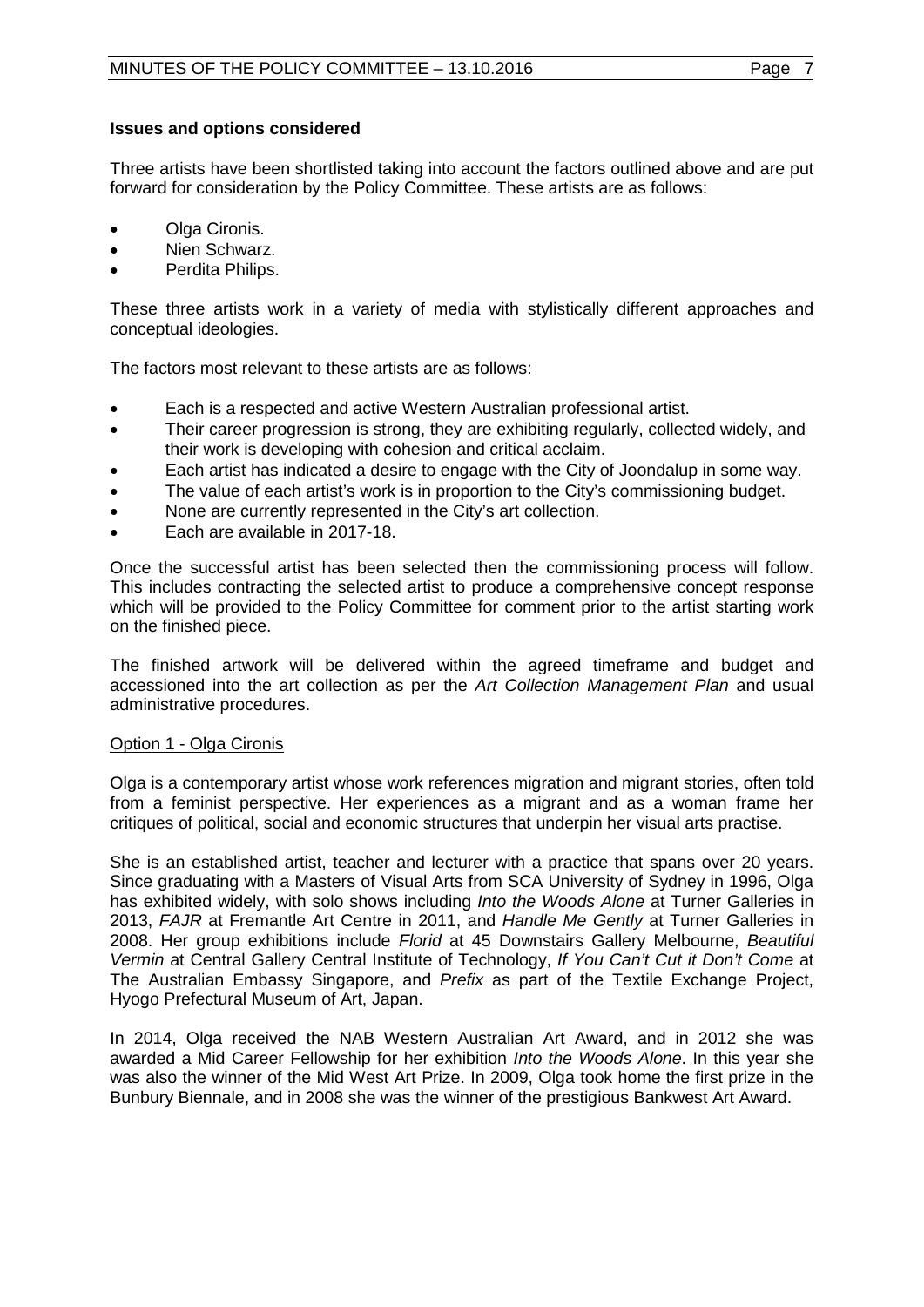Her work is featured in numerous public and private collections including the Art Gallery of WA, the City of Fremantle art collection, the King Edward Memorial Hospital collection, the Fiona Stanley Hospital collection, the John Stringer art collection, the Bankwest art collection, the Janet Holmes a Court art collection, the City of Melville art collection, the Bunbury Regional Art Gallery collection, the Bunbury art collection, and the Geraldton Art Gallery collection.

Olga's primary artistic concern is with cultural and social identity within the Australian framework and she reflects upon her own background as a Greek migrant to create sometimes satirical works that explore ideas associated with belonging and marginality. She responds to these ideas in a variety of ways using many types of artistic methods and media such as video, sculpture, photography, performance and text.

For Olga's biography, CV and summarised initial concept response (Attachment 1 refers).

# Option 2 - Nien Schwarz

Nien Schwarz is informed by earth sciences and conducts much of her artistic research in parallel with trips to remote regional Australia where she works as a field worker on scientific survey expeditions. She has also worked as a camp cook, and a field worker, in arctic Canadian geological survey expeditions. This fieldwork underpins and informs Schwarz's interdisciplinary practice, and she is primarily concerned with resources provided by the earth. She links her knowledge of science and art, and often creates site-based installation artworks, performances, and sculptures that investigate the relationships between physical and human geographies – locally, globally, critically and playfully.

Nien has a multi-disciplined approach which investigates humanity's dependence on natural resources. Her work often incorporates discarded materials; *Promised Land*, in the 2001 Perth International Arts Festival, included 800 shopping bags, each one a recycled map installed to echo an archive or retail display. *Over My Shoulder*, 2006, at the Perth Institute of Contemporary Art (PICA), included  $170m^2$  of discarded aerial photographs of arid WA. Suspended drinking vessels containing water and earth samples lamented the wasting effects of drought. In *Earth Matters*, 2008, (Turner Galleries), drilling patterns were painted using scientific and industrial geological waste and the inside circumference of a roll of flagging tape functioned as metaphor for lenses, drill bits, mine shafts, bores, wells.

Large projects are supported by volunteers, CSIRO, DMP, National Library, Oil Mallee Association and State Salinity Council. Schwarz has held lecturing positions at Edith Cowan and Australian National Universities. She contributes to *Art Monthly*, *Artlink*, and is a member of the International Centre for Landscape and Language.

For Nien's biography, CV and summarised initial concept response (Attachment 2 refers).

# Option 3 - Perdita Phillips

Perdita is primarily interested in the environment and often refers to a scientific understanding in her work. At the same time she is interested in things that are not explained by science which might be about what is not seen or logically sensible. After years of wrestling with the ideas of beauty and wildness she has decided that things are not simple: they are complex and contested and worth fighting for.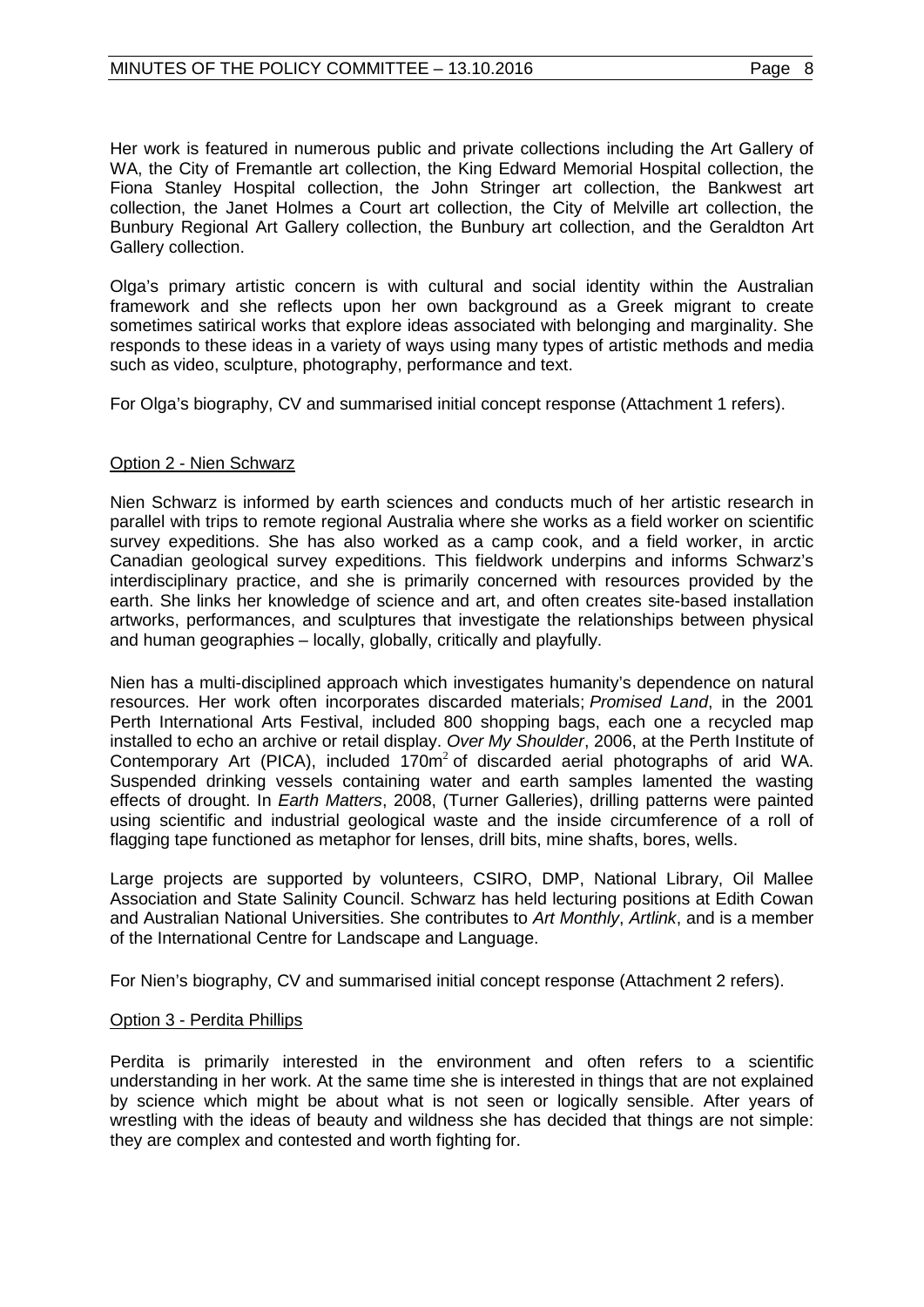Perdita has used many different media including walking, mapping, drawing, sculpture, digital art, installations, ephemeral outdoor works, situations, photographs, videos, sound installations and spatial sound, found objects and collage. Her work is marked by a continuing interest in the relationships between humans and non-human others such as rocks, plants, animals, and ecosystems. Underlying her practice is a general concern with imagining *environmental futures.*

For Perdita's biography, CV and summarised initial concept response (Attachment 3 refers).

# **Legislation / Strategic Community Plan / policy implications**

**Legislation** Not applicable.

#### **Strategic Community Plan**

**Key theme Community Wellbeing.** 

**Objective** Cultural development.

**Strategic initiative Invest in publicly accessible visual art that will present a** culturally-enriched environment.

**Policy** *Visual Arts Policy.*

#### **Risk management considerations**

Not applicable.

# **Financial / budget implications**

The 2016-17 Budget includes an amount of \$15,000 for the commissioning of artworks depicting iconic landmarks within the City of Joondalup. No funds to date have been expended.

#### Current financial year impact

| Account no.          | C <sub>1078</sub>                                                                                             |
|----------------------|---------------------------------------------------------------------------------------------------------------|
| <b>Budget Item</b>   | Commissioning for the City's Art Collection.                                                                  |
| <b>Budget amount</b> | \$15,000                                                                                                      |
| Amount spent to date | \$.                                                                                                           |
| <b>Proposed cost</b> | \$5,000 deposit will be paid from the 2016-17 financial year.                                                 |
| <b>Balance</b>       | \$10,000 to be returned to City funds and remainder of<br>commission to come from the 2017-18 financial year. |

All amounts quoted in this report are exclusive of GST.

#### **Regional significance**

The City's art collection, including its public art, archives and memorabilia, plays an important part in shaping and developing a sense of community.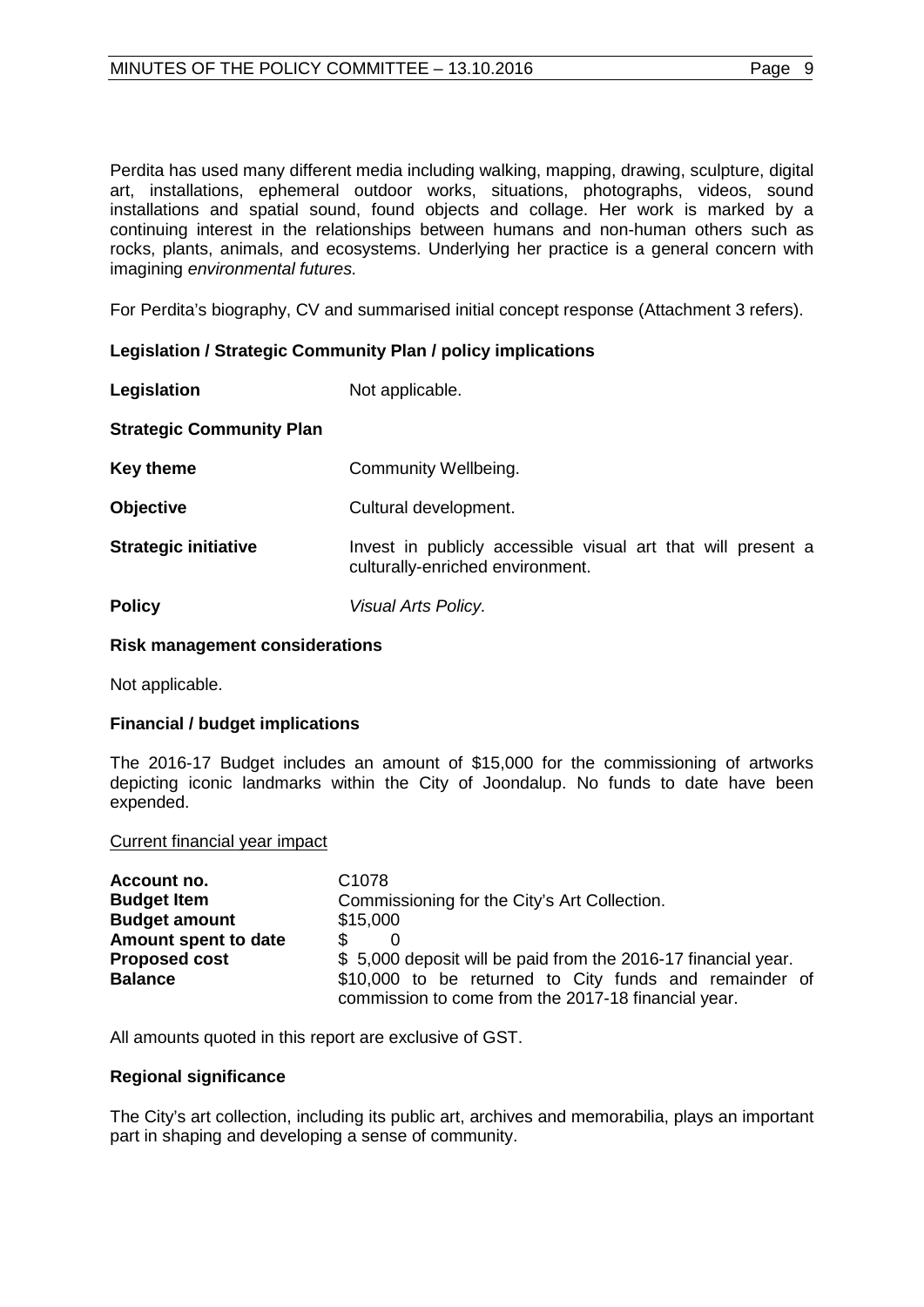The on-going provision of an accessible and high calibre art collection is integral to the cultural development and vibrancy of the City of Joondalup region and to best practice standards for the development of the visual arts in local government.

# **Sustainability implications**

The commissioning of special purpose artworks has positive social sustainability implications. Artworks that reflect the City of Joondalup in content or context would enhance the relevance of the City's art collection for the local community and would increase the value of the City's cultural resources. Works that reflect the City of Joondalup would also provide a historical perspective in years to come.

# **Consultation**

Not applicable.

# **COMMENT**

The three artists put forward for consideration are all highly respected contemporary Western Australian artists whose work will be a culturally valuable asset for the City.

# **VOTING REQUIREMENTS**

Simple Majority.

# **OFFICER'S RECOMMENDATION**

That the Policy Committee SELECTS one of the three artists recommended to undertake the artwork commission in 2017-18 to the value of \$15,000.

**MOVED Cr Gobbert, SECONDED Cr Hamilton-Prime that Council SELECTS Nien Schwarz to complete the visual artwork commission in 2017-18 with a contract value not to exceed \$15,000.** 

# **The Motion was Put and CARRIED (5/0)**

**In favour of the Motion:** Crs Gobbert, Fishwick, Hamilton-Prime, Hollywood and Taylor.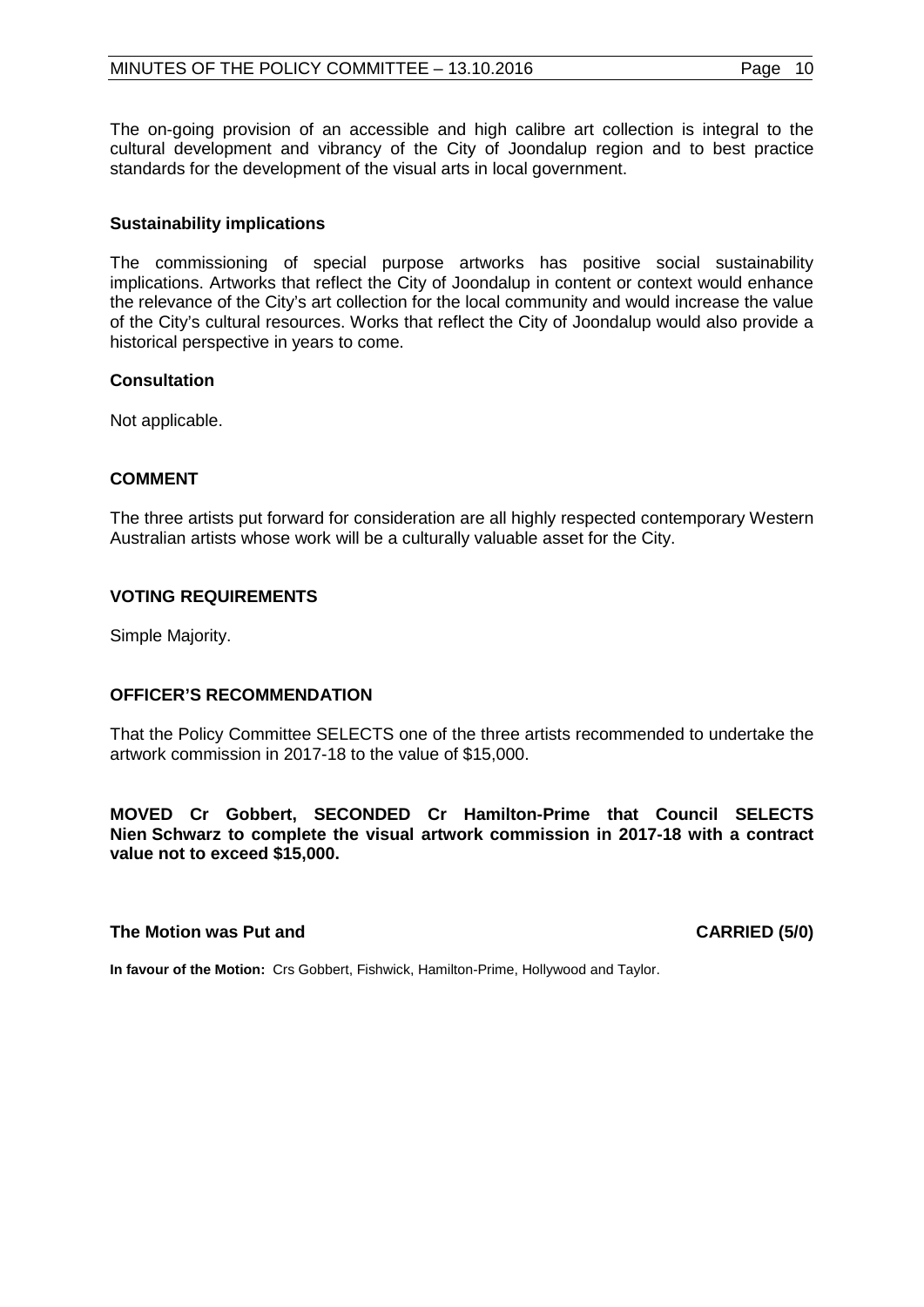# <span id="page-10-0"></span>**ITEM 2 PERCENT FOR ART FUNDS ALLOCATED FOR THE BRAMSTON BRANCH COMMUNITY FACILITY**

| <b>WARD</b>                             | <b>North</b>                                                                                                                                                                                     |
|-----------------------------------------|--------------------------------------------------------------------------------------------------------------------------------------------------------------------------------------------------|
| <b>RESPONSIBLE</b><br><b>A/DIRECTOR</b> | Mr Mike Smith<br><b>Corporate Services</b>                                                                                                                                                       |
| <b>FILE NUMBER</b>                      | 55029, 101515                                                                                                                                                                                    |
| <b>ATTACHMENTS</b>                      | Nil.                                                                                                                                                                                             |
| <b>AUTHORITY / DISCRETION</b>           | Executive - The substantial direction setting and oversight<br>role of Council, such as adopting plans and reports,<br>accepting tenders, directing operations, setting and<br>amending budgets. |

#### **PURPOSE**

For Council to consider diverting the Percent for Arts funds available from the Bramston Park Community Sporting Facility development project to the Joondalup Performing Arts and Cultural Facility.

# **EXECUTIVE SUMMARY**

At the Policy Committee meeting held on 7 June 2016 a request a further report was made with respect to not progressing the proposed public artwork for the Bramston Park Community Sporting Facility, but instead contributing the funds towards the Joondalup Performing Arts and Cultural Facility project. This report outlines the background to the City's Percent for Art Scheme and details of its application to the Bramston Park development project.

After a degree of research and following the approved process, agreement could not be reached on a suitable piece of public art to be installed at the location. As a result it was determined that no art be installed.

*It is therefore recommended that Council NOTES that the provision of a public artwork at the Bramston Park Community Sporting Facility will not proceed.*

# **BACKGROUND**

Bramston Park is located on Bramston Vista, Burns Beach. At its meeting held on 20 May 2014 (CJ072-05/14 refers), Council approved the 2014-15 Bramston Park development project to include the construction of a new community sporting facility and additional infrastructure such as sports floodlighting, a synthetic centre cricket wicket, playground, BBQ / picnic area and car park. The project is now complete at a cost of \$2,696,697 with \$26,000 of the project budget allocated to public artwork under the City's Percent for Art Scheme.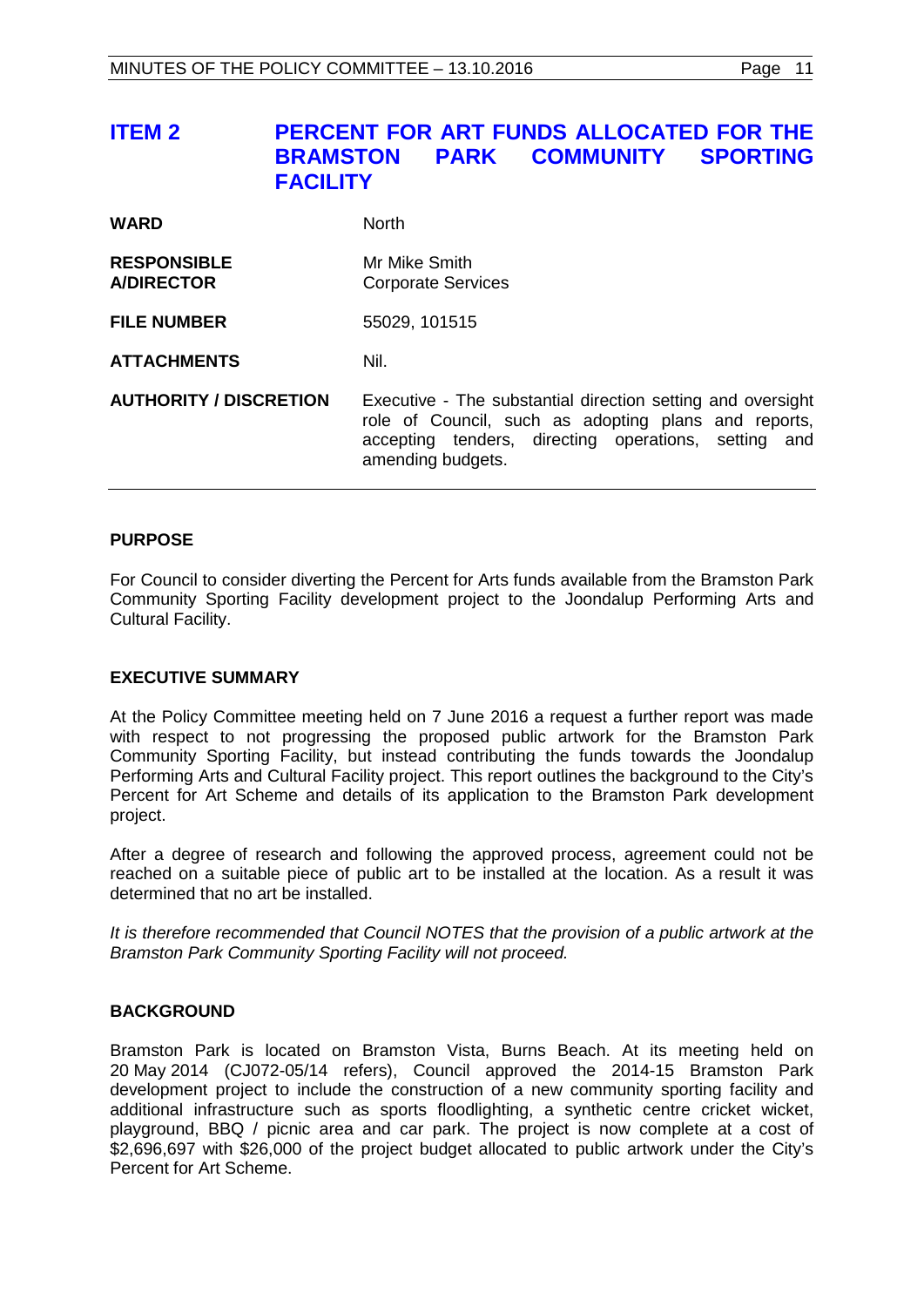The Percent for Art Scheme was previously part of the City's former *Art and Memorabilia Collections Policy* whereby it was adopted that the State Government's Percent for Art Policy will be utilised when developing proposals for new public buildings and extensions over the value of \$100,000. Developers of public facilities are also encouraged to adopt this policy.

The *Art and Memorabilia Collections Policy* was later replaced by a new *Visual Arts Policy* that did not include reference to Percent for Art as it was intended that this would frame a new *Public Art Policy* for consideration by Council at a future date.

However, the City continues to implement the Per Cent for Art Scheme as a way of investing in publicly accessible visual art that will present a culturally-enriched environment as per objectives contained within *Joondalup 2022*.

In this respect for Bramston Park, officers undertook a period of research between October 2014 and March 2016, assessing suitable new artworks that were on display in various exhibitions.

Through the approved process, agreement could not be reached on a preferred piece of public art and to date no artwork has been installed on site.

At the Policy Committee meeting held on 7 June 2016 a request was made for a further report with respect to not progressing the proposed public artwork for the Bramston Park Community Sporting Facility, but instead contributing the funds towards the Joondalup Performing Arts and Cultural Facility project.

# **DETAILS**

# Percent for Art

The State Government's Percent for Art Scheme encourages art in the built environment by using a percentage of a development's overall budget to commission public artworks. The scheme is administered jointly by the Department of Culture and the Arts (DCA) and the Department of Finance's Building Management and Works (BMW).

Since the scheme began in 1989, more than 574 artworks have been commissioned by the State, valued at more than \$46 million.

The success of the Percent for Art Scheme has led to its adoption and use by other State Government agencies, local governments and private developers as a model of best practice. These models are also often referred to as percent for art programs or policies, as they are based on a percentage of a development's overall budget being used to commission public artworks.

# Joondalup Performing Arts and Cultural Facility

The business case for the Joondalup Performing Arts and Cultural Facility was noted by Council at its meeting held on 15 December 2015 (C77-12/15 refers). The estimated capital cost of the facility is \$97.6 million. This includes costs for the Jinan Garden, traffic improvements, external works and project management.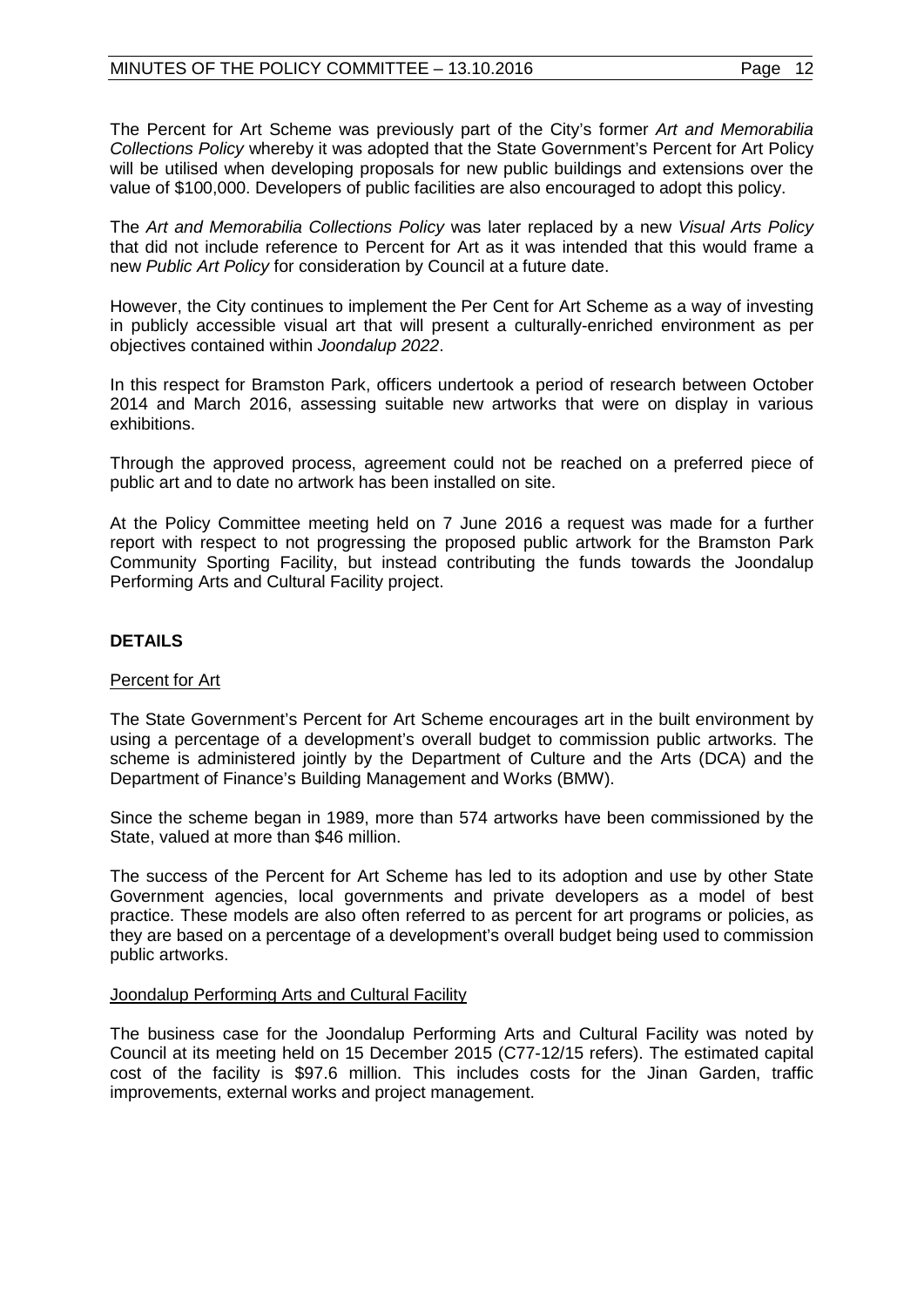#### **Issues and options considered**

Council can either:

- agree to purchase art for Bramston Park within budget
- not agree to purchase art for Bramston Park and realise those funds as a saving against the project or
- as per the request for this report, redirect the funds to the Joondalup Performing Arts and Cultural Facility.

#### **Legislation / Strategic Community Plan / policy implications**

**Legislation** Not applicable.

| <b>Strategic Community Plan</b> |                                                                                                  |
|---------------------------------|--------------------------------------------------------------------------------------------------|
| <b>Key theme</b>                | Community Wellbeing.                                                                             |
| <b>Objective</b>                | Cultural development.                                                                            |
| <b>Strategic initiative</b>     | Invest in publicly accessible visual art that will present a<br>culturally-enriched environment. |
| <b>Policy</b>                   | Not applicable.                                                                                  |

#### **Financial / budget implications**

#### Current financial year impact

Not applicable as the project was completed in 2015-16. However, an amount of \$26,000 remains outstanding that was proposed for public art.

#### **Regional significance**

The City's art collection, including its public art, archives and memorabilia plays an important part in shaping and developing a sense of community.

The on-going provision of an accessible and high calibre art collection is integral to the cultural development and vibrancy of the City of Joondalup region and to best practice standards for the development of the visual arts in local government.

#### **Sustainability implications**

#### **Environmental**

The installation of public artworks has positive social sustainability implications. Public artworks physically enrich a locality and strengthen the public realm by creating points of interest, animating spaces and providing beauty, character and colour to places.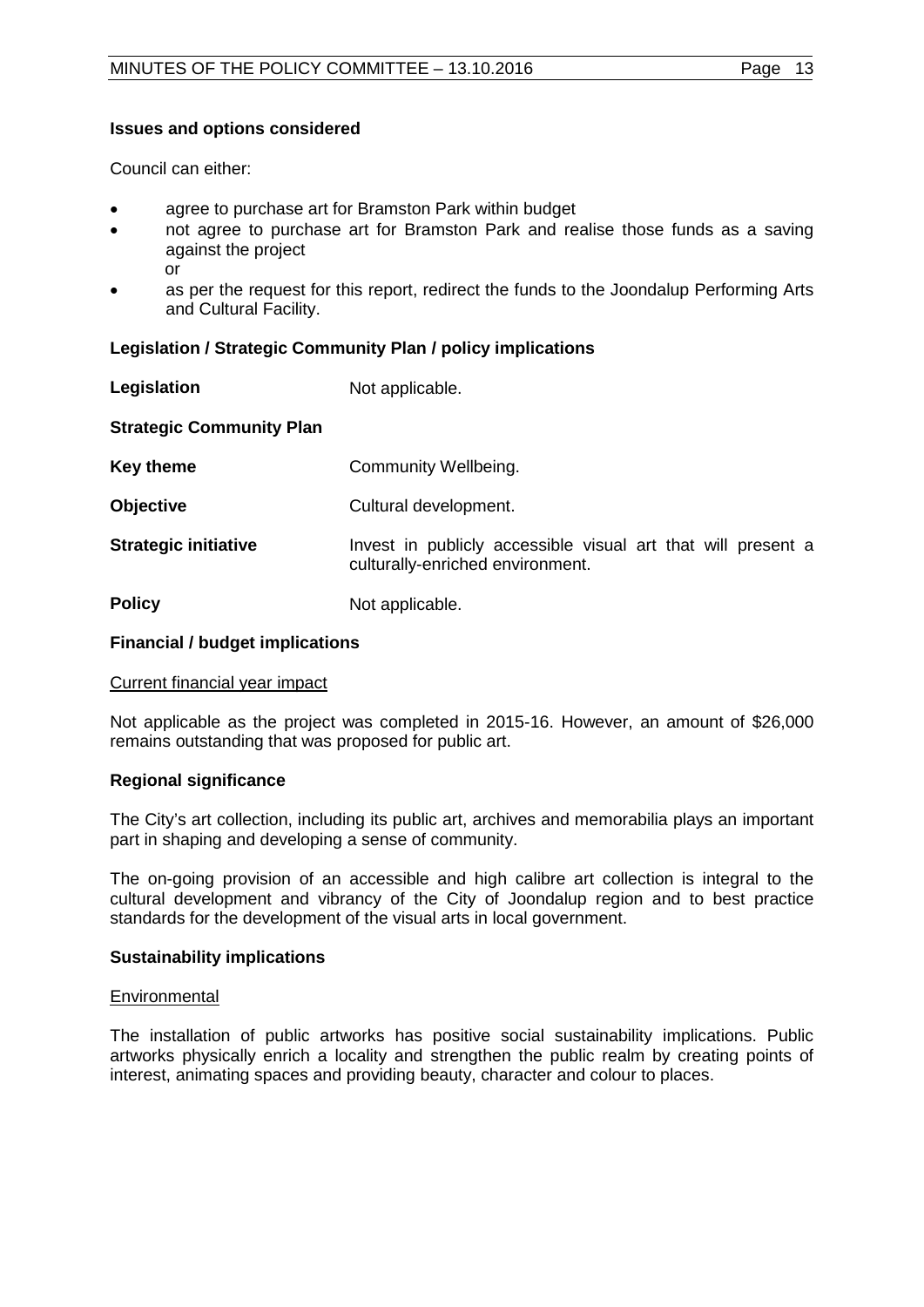#### Social

A new public artwork will provide a catalyst for public discussion about current social, economic and environmental issues.

#### Economic

A new public artwork will increase the value of the City's cultural resources.

#### **Consultation**

Not applicable.

# **COMMENT**

The City's art collection, including its public art, plays an important part in shaping and developing a sense of community.

The on-going provision of accessible and high calibre public art is integral to the cultural development and vibrancy of the City of Joondalup region and to best practice standards for the development of the visual arts in local government. By investing in high quality public artworks through the Percent for Art Scheme, the City provides a lead to other developers in the region to follow suit.

When development projects are undertaken there is a risk as they progress that some aspects may incur additional unforeseen expenditure and some may result in savings due to identifying alternatives or elements being determined to be not required. It is normal to manage these as part of the overall project and if there are net savings to recognise these as project savings. If a development project budget includes provision for a public artwork and it is subsequently determined that the public artwork should not be provided it is felt that this should be recognised as a saving to the project.

# **VOTING REQUIREMENTS**

Simple Majority.

# **OFFICER'S RECOMMENDATION**

That Council NOTES that the provision of a public artwork at the Bramston Park Community Sporting Facility will not proceed.

# **MOVED Cr Fishwick SECONDED Cr Hollywood that Council:**

**1 NOTES that the provision of a public artwork at the Bramston Park Community Sporting Facility will not proceed;**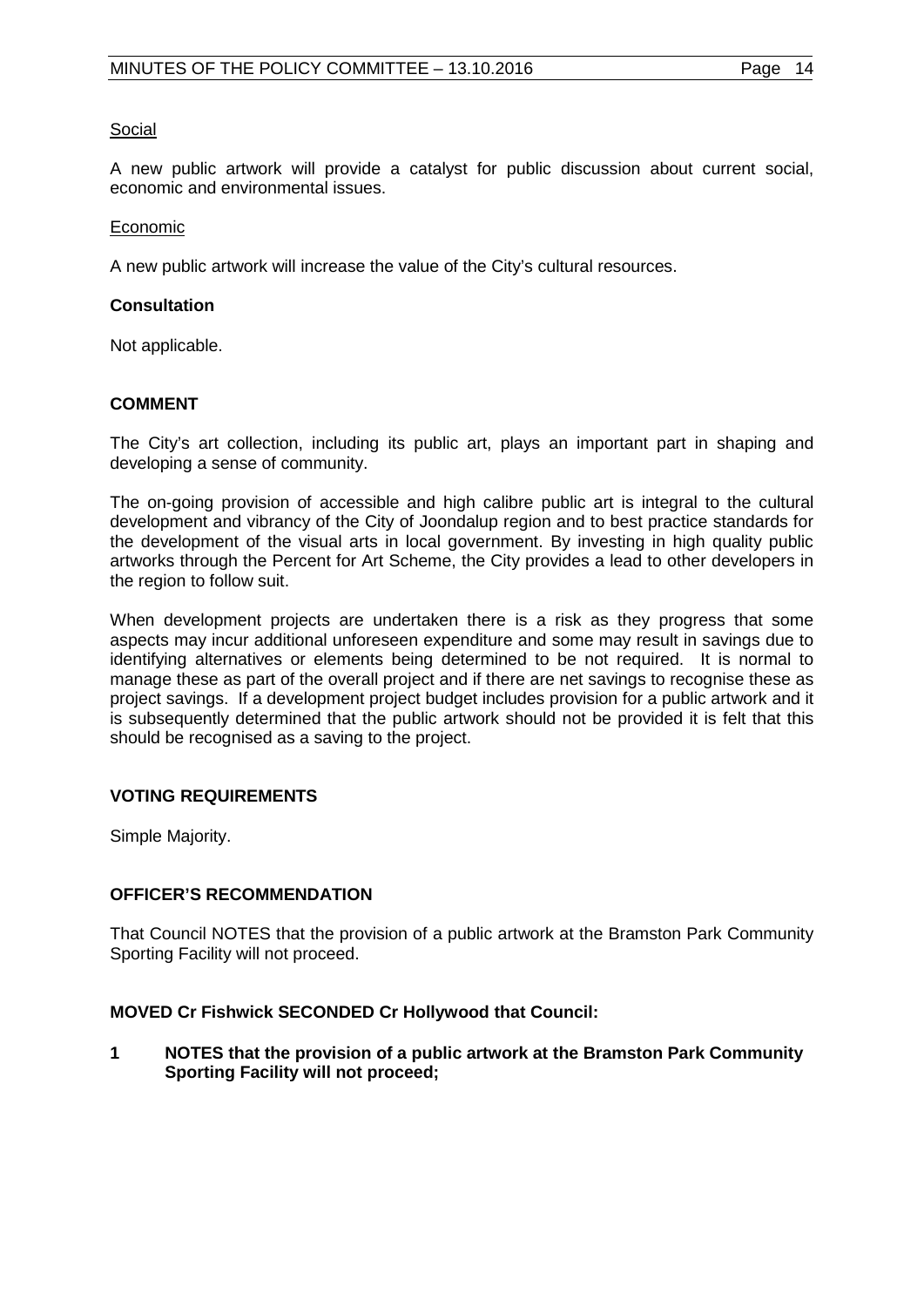**2 BY AN ABSOLUTE MAJORITY AUTHORISES the Percent for Arts funding available from the Bramston Park Community Sporting Facility development project of \$26,000, being transferred from Capital Works Account W2163 – Bramston Park to Capital Works Account C1077 – Public Art.**

# **The Motion was Put and CARRIED (5/0)**

**In favour of the Motion:** Crs Gobbert, Fishwick, Hamilton-Prime, Hollywood and Taylor.

*Acting Director Corporate Services, Acting Manager Leisure and Cultural Services and the Curator left the room at 6.57pm.*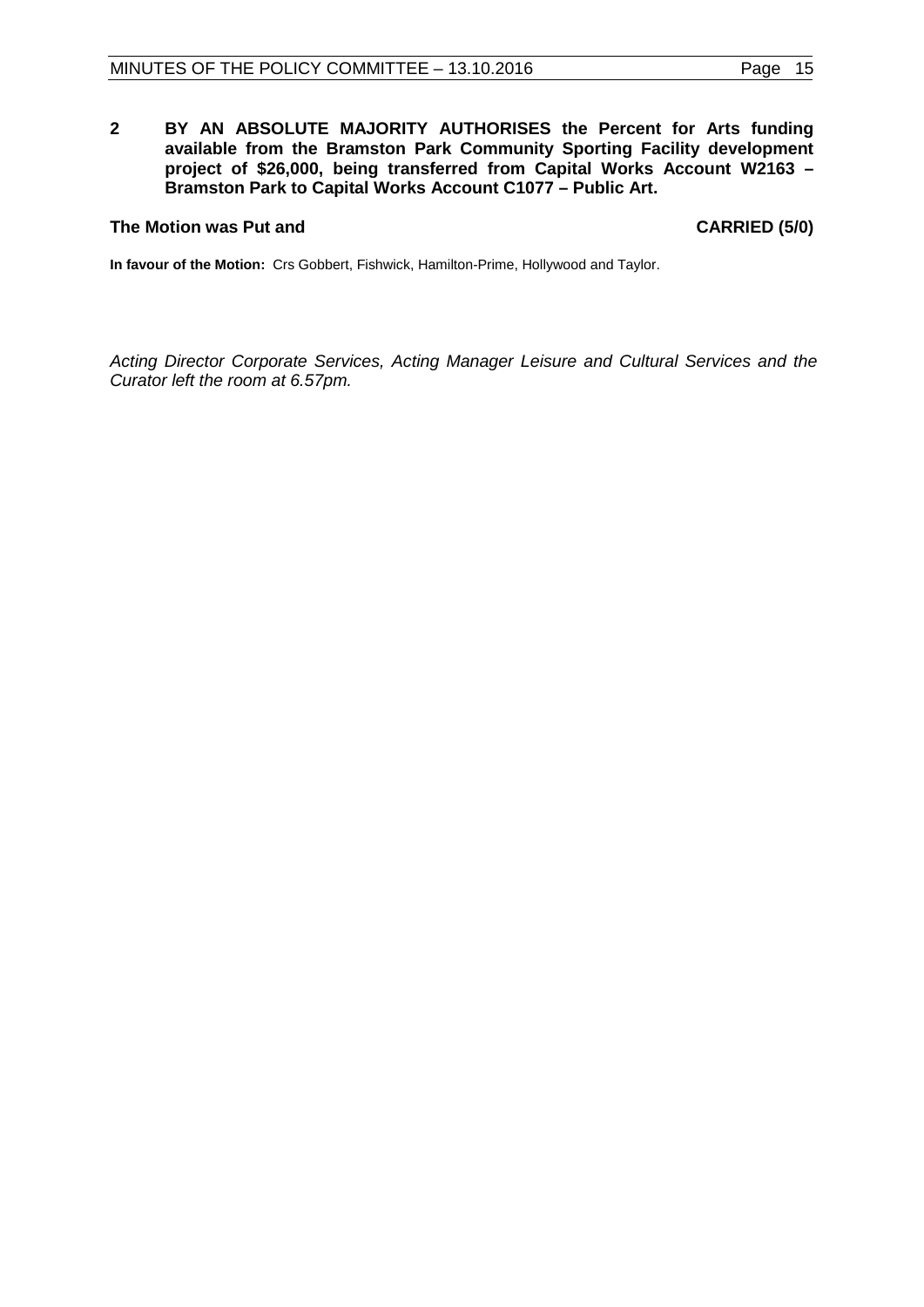# <span id="page-15-0"></span>**ITEM 3 DRAFT COMMERCIAL, MIXED USE AND SERVICE COMMERCIAL ZONE LOCAL PLANNING POLICY**

| <b>WARD</b>                           | All                                                                                  |                                                                                  |
|---------------------------------------|--------------------------------------------------------------------------------------|----------------------------------------------------------------------------------|
| <b>RESPONSIBLE</b><br><b>DIRECTOR</b> | Ms Dale Page<br><b>Planning and Community Development</b>                            |                                                                                  |
| <b>FILE NUMBER</b>                    | 106157, 101515                                                                       |                                                                                  |
| <b>ATTACHMENTS</b>                    | Attachment 1                                                                         | Draft Commercial, Mixed Use and Service<br>Commercial Zone Local Planning Policy |
| <b>AUTHORITY / DISCRETION</b>         | Legislative - includes the adoption of local laws, planning<br>schemes and policies. |                                                                                  |

#### **PURPOSE**

For Council to consider the draft *Commercial, Mixed Use and Service Commercial Zone Local Planning Policy* for the purposes of public advertising.

#### **EXECUTIVE SUMMARY**

Currently, certain development requirements are contained in the City's *District Planning Scheme No. 2* (DPS2), while other development requirements are contained within local planning policies.

In relation to the City's draft new *Local Planning Scheme No. 3* (LPS3), it was proposed to Council at its meeting held on 16 February 2016 (CJ005-02/16 refers) that most development requirements be removed from LPS3 and contained within local planning policies.

The draft *Commercial, Mixed Use and Service Commercial Zone Local Planning Policy* contains the development requirements for non-residential development on land that will be zoned 'Commercial', 'Mixed Use' and 'Service Commercial' under LPS3. It builds on the existing development provisions contained within DPS2. Provisions relating to building set backs, building height, built form design, parking standards and access, landscaping, and servicing arrangements have been included in the draft policy to facilitate commercial development with a high standard of amenity and functionality.

Relevant provisions from other policies such as the *Height of Non-Residential Buildings Local Planning Policy,* the *Small Scale Renewable Energy Systems Policy* and the *Use of Sea Containers Policy* have also been included in order to consolidate relevant development provisions within one policy.

It is recommended that Council supports the draft policy to allow it to be advertised for public comment for a period of 21 days.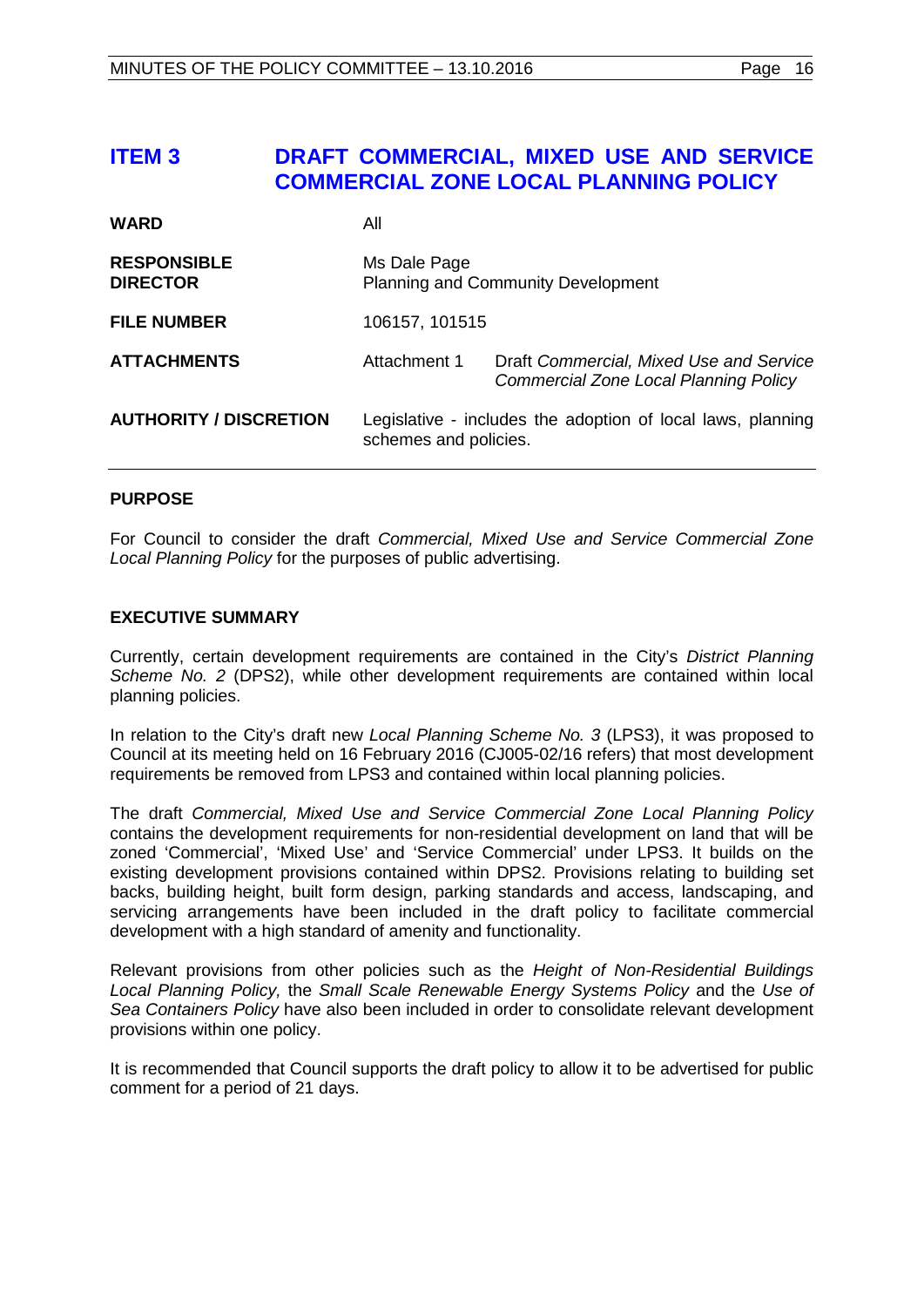# **BACKGROUND**

Currently, certain development requirements are contained in the City's *District Planning Scheme No. 2* (DPS2), such as building setbacks, parking standards and landscaping while other development requirements, such as signage, building height and small scale renewable energy systems, are contained within local planning policies.

During the preparation and Council adoption of draft *Local Planning Scheme No. 3* (LPS3), it was proposed that all of the general development requirements be located within local planning policies, with the exception of the necessary 'head of power' provisions, for example, cash-in-lieu for car parking and the dual density code provisions applied under the *Local Housing Strategy* Scheme Amendment No. 73.

This gives Council the ability to adopt and amend these policies without the need to initiate an amendment to the scheme and the need to seek the approval of the Western Australian Planning Commission (WAPC) and Minister for Planning. It also allows Council to formulate and adopt development provisions without needing to justify specific details to the WAPC. Essentially, it provides Council with control over development provisions and will ultimately be more efficient as any updates to the development provisions will only require Council approval, rather than a lengthy scheme amendment process.

It should be noted that whether development provisions are located in the planning scheme or in a local planning policy, the ability to vary provisions where it is considered appropriate to do so is still available. Clause 34(2) of draft LPS3 allows the local government to approve an application for development approval that does not comply with the requirements of the scheme. Therefore, there is not necessarily any greater certainty gained by including development provisions in the scheme as opposed to a local planning policy.

In addition, placing the development requirements in local planning policies provides ease of use for applicants as the provisions are consolidated in one document.

As LPS3 does not contain development provisions, this local planning policy needs to be prepared concurrently during the scheme adoption process to ensure that once final approval is given to LPS3, the policy has also been advertised and adopted so that these documents can work together. If the policy is not progressed in a timely manner, there is a risk that the scheme could be adopted and there would be no provisions to guide non-residential development in the 'Commercial', 'Mixed Use' and 'Service Commercial' zones.

At its meeting held on 16 February 2016 (CJ005-02/16 refers), Council resolved to advertise draft LPS3. The City is currently liaising with the Department of Planning on their assessment of the draft scheme.

# **DETAILS**

The draft policy provides the development requirements for commercial development on land to be zoned 'Commercial', 'Mixed Use' and 'Service Commercial' within draft LPS3 (Attachment 1 refers).

The current provisions contained within DPS2 regulating commercial development within the City have been reviewed and a local planning policy has been developed. The main changes proposed through the policy are outlined below.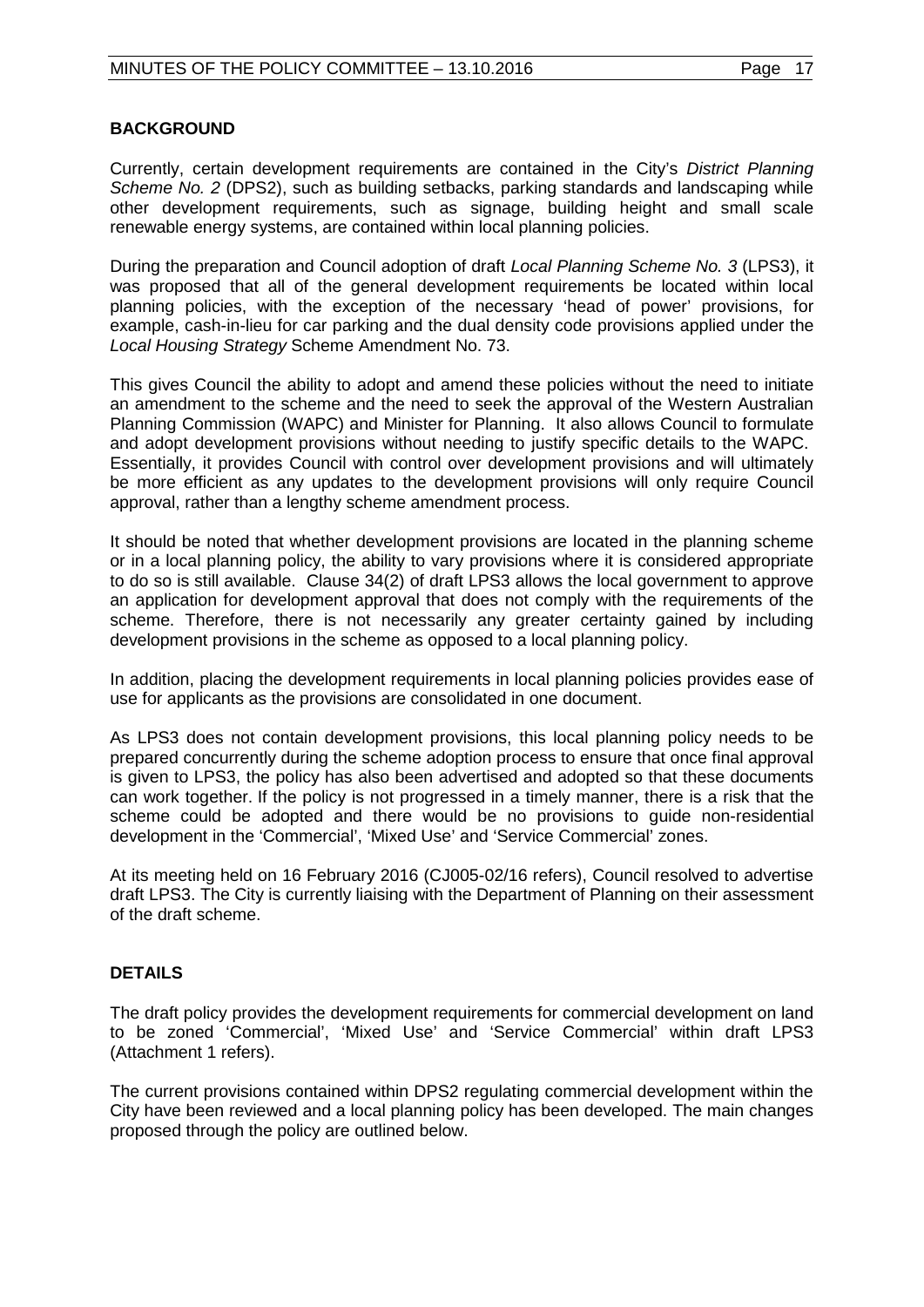#### Setbacks to buildings

#### *Commercial and Mixed Use zone*

It is proposed that street setbacks be decreased from the existing nine metre street setback to 3.5 metres to allow buildings to be built closer to the street boundary. It is considered that a minimum 3.5 metre street setback will allow sufficient space for a pedestrian path and landscaping strip adjacent to the street, and will generally allow for more a more flexible building design and better utilisation of a site.

Currently under DPS2, the rear building setback required is six metres and the side setback is three metres. It is recommended that side and rear setbacks to buildings be made a consistent standard of a minimum of three metres. On larger commercial sites, it makes little difference to neighbouring properties and the streetscape whether a boundary that is not a street boundary is a rear or side boundary.

#### *Service Commercial zone*

Street setbacks in the 'Service Commercial' zone are proposed to be reduced from six metres to 3.5 metres to align with the *proposed* setbacks for the 'Commercial' and 'Mixed Use' zone. As indicated previously this will allow buildings to be built closer to the street boundary while allowing sufficient space for landscaping and pedestrian paths.

The side and rear setbacks are in accordance with those currently in DPS2 for the 'Business' zone (nil metres) with the exception that buildings adjacent to a 'Residential' zoned lot must be set back three metres to ensure that development does not impose on residential properties.

#### Building height

The building heights proposed within the draft policy are in accordance with those in the current *Height of Non-Residential Buildings Local Planning Policy*. This policy was adopted by Council at its meeting held on 15 December 2015 *(CJ228-12/15 refers)* and no changes to buildings heights are proposed. The provisions contained in the *Height of Non-Residential Buildings Local Planning Policy* are proposed to be incorporated into other relevant policies and therefore this policy will ultimately be revoked.

#### Built form and design

DPS2 contains very few provisions regarding the design and built form of commercial development. This policy therefore proposes to include development requirements that provide more guidance on acceptable built form standards. These include provisions relating to building materials, articulation, glazing, building entrances and pedestrian shelter. These standards are not considered onerous or overly restrictive, but will ensure that commercial development positively contributes to the street and local environment.

One of the primary aims of the policy is to ensure that commercial development is street orientated, pedestrian friendly and provides a high standard of amenity. Therefore minimum glazing requirements have been included, external tenancies are required to be outward facing, and no blank or unarticulated facades to the public realm are permitted.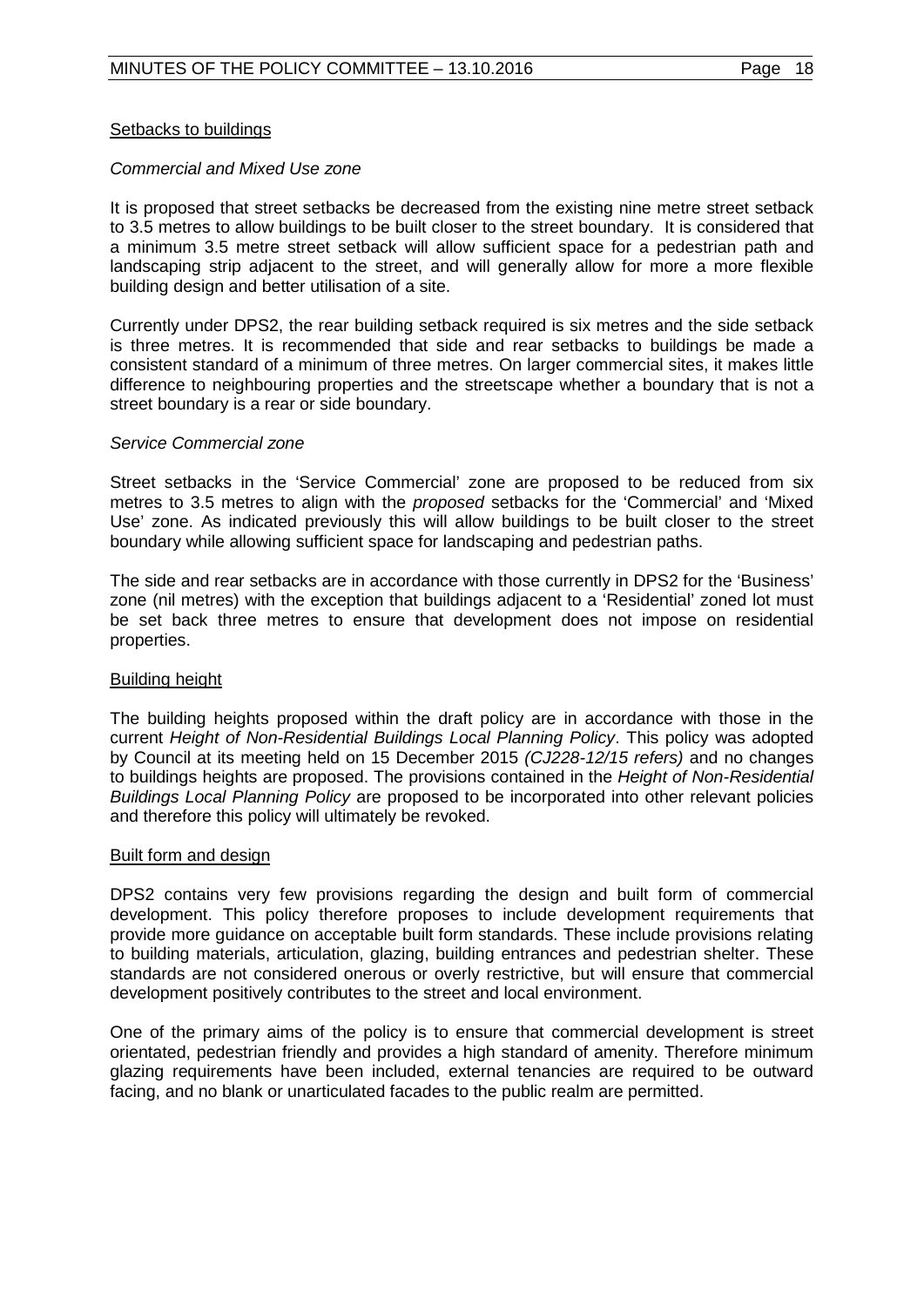# Retaining walls

Currently, DPS2 does not contain development requirements in regard to the height of retaining walls. However, large retaining walls that can be viewed from the street and car parking areas can be visually intrusive and unappealing. Provisions have been developed to ensure that no tier of a retaining wall is greater than one metre in height and that landscaping is to be provided between tiered retaining walls to soften the visual impact of those walls.

# Parking and access

# *Car parking*

DPS2 does not list a car parking standard for every land use listed in the scheme. It is considered preferable however, that each land use has an applicable parking standard and therefore the draft policy proposes to include a parking standard for each land use that can be undertaken in the 'Commercial', 'Mixed Use' or 'Service Commercial' zone.

The proposed car parking standards are essentially the same as those currently contained within DSP2. Some of the parking standards have been updated to make them easier to apply. For example, parking standards for Hotel and Tavern have been modified from 'one per  $3m^2$  of standing area plus one per  $5m^2$  of seating area' to simply 'one per  $5m^2$  of bar and dining area'. The parking standard for Recreation Private has been modified from one per 2.5 people accommodated to one per four people accommodated. This is to align the parking standard with the existing standard for similar land uses such as Place of Assembly, Place of Worship and Reception Centre. The other major change is the reduction in the parking standard for Warehouse / Storage from one per  $50m^2$  to one per 100 $m^2$ . This land use is less intense than an Office or Bulky Goods Showroom and therefore requires less parking.

Additional provisions for vehicle and pedestrian access have been included to provide safe vehicle and pedestrian access to commercial lots.

#### *Scooter and motorbike parking*

Scooter and motorbike parking standards have been included as previously requested by the former Policy Committee on 12 November 2012. These standards require the replacement of every 30<sup>th</sup> car bay with two scooter / motorbike bays.

# *Bicycle parking*

Standards for the provision of bicycle parking facilities have been included. The bicycle parking standards are predominantly based on the guidelines produced by Austroads, the peak organisation of the Australasian road and transport traffic agencies. The requirement for end-of-trip facilities has been included to support bicycle use by requiring facilities for showering and changing.

#### Landscaping

The proposed landscaping requirements are the same as DPS2 in regard to the percentage of landscaping required. However, DPS2 requires a minimum three metre wide landscaping strip along all street boundaries where a development had a car parking area abutting the street. There was no requirement for landscaping where a car parking area did not abut the street.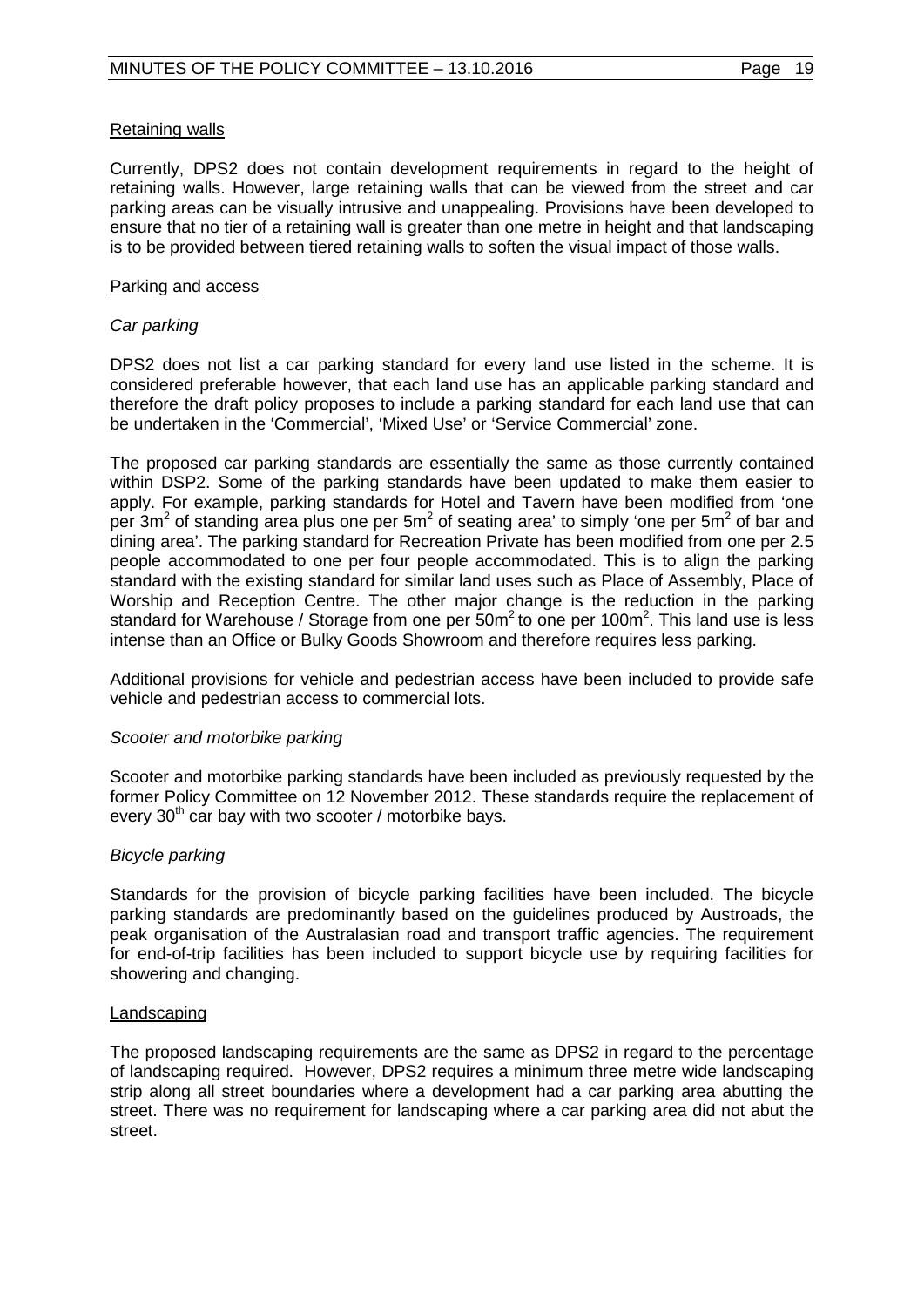The policy proposes a 1.5 metre wide landscaping strip adjacent to all streets regardless of whether there is a car parking area or not. The policy also includes the introduction of a minimum size for landscaped areas. The reduction in the minimum width of the landscaping strip will provide sufficient space for pedestrian paths and landscaping within the setback area, but still allow for landscaping to soften the appearance of commercial buildings and improve the visual amenity of the streetscape. A minimum size of  $3m<sup>2</sup>$  for landscaped areas is proposed to be included to ensure a usable area of land is provided.

# **Servicing**

The provisions regarding servicing have been expanded to state that service access must be provided and service yards, as well as bin storage areas, must be screened. In addition, provisions regarding external fixtures such as air-conditioning units, rainwater tanks and letterboxes have been included requiring that they are concealed from the street or located on the roof or basement. Provisions regarding lighting have also been included to minimise the impact of lighting by requiring it to comply with the relevant Australian Standards.

# Sea containers

The provisions of the City's *Use of Sea Containers Policy* that are relevant to the 'Commercial', 'Mixed Use' and 'Service Commercial' zones have been incorporated into this draft policy.

# Small scale renewable energy systems

The provisions of the City's *Small Scale Renewable Energy Systems Policy* have been incorporated into this draft policy. It is envisaged that this policy will be revoked once all provisions have been incorporated into the individual zone based policies.

# **Issues and options considered**

Council has the option to:

• advertise the *Commercial, Mixed Use and Service Commercial Zone Development Local Planning Policy*, with or without modifications

or

• not support the advertising of the *Commercial, Mixed Use and Service Commercial Zone Development Local Planning Policy*.

# **Legislation / Strategic Community Plan / policy implications**

| Legislation                     | Planning and Development (Local Planning Scheme)<br>Regulations 2015.<br>Draft Local Planning Scheme No. 3. |  |
|---------------------------------|-------------------------------------------------------------------------------------------------------------|--|
| <b>Strategic Community Plan</b> |                                                                                                             |  |
| <b>Key theme</b>                | <b>Quality Urban Environment.</b>                                                                           |  |
| <b>Objective</b>                | Quality built outcomes.                                                                                     |  |
|                                 |                                                                                                             |  |

**Strategic initiative Buildings** and landscaping is suitable for the immediate environment and reflect community values.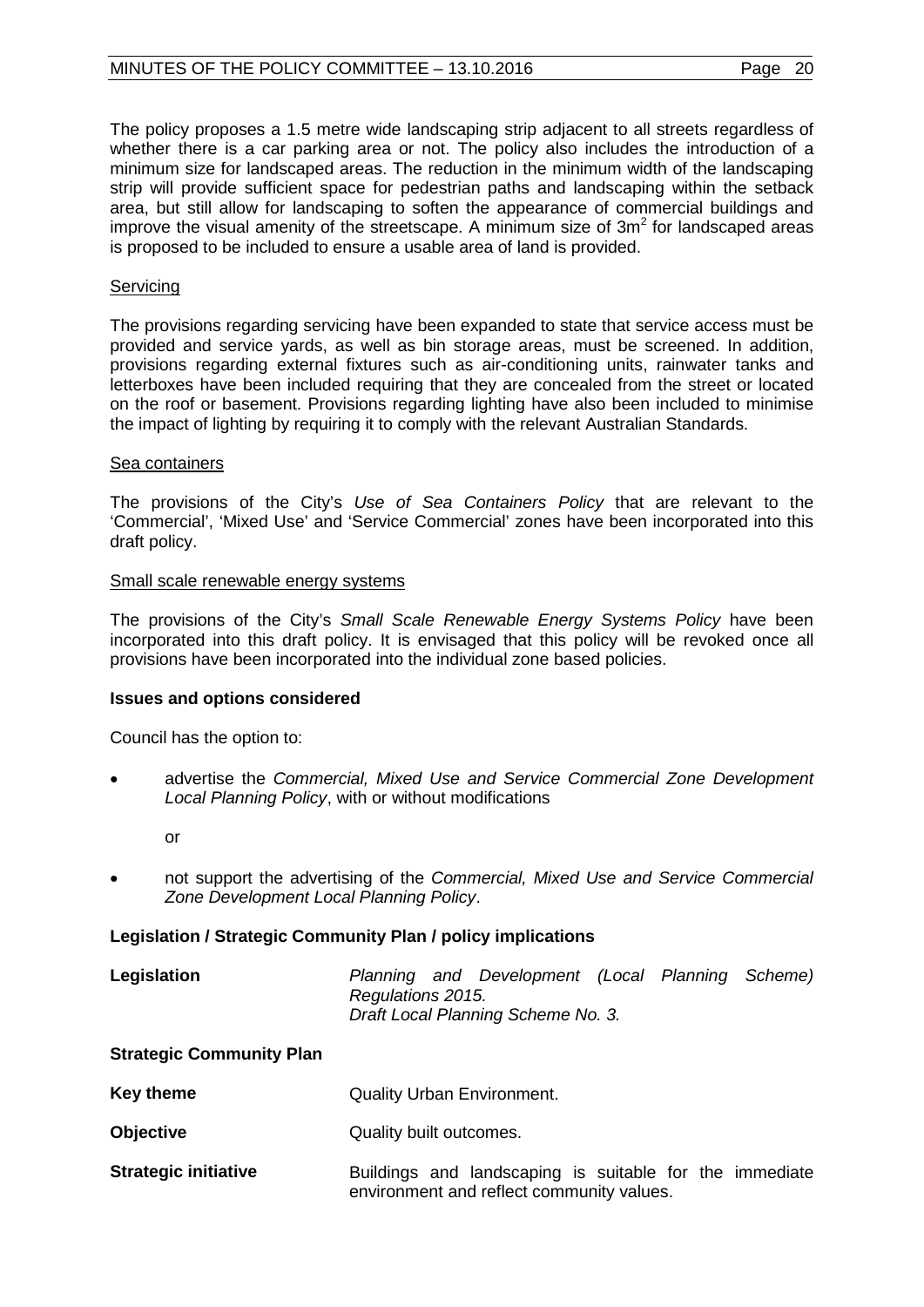| ane | × |
|-----|---|
|     |   |

| Key theme                   | Economic Prosperity, Vibrancy and Growth.                                                                                                   |
|-----------------------------|---------------------------------------------------------------------------------------------------------------------------------------------|
| <b>Objective</b>            | Activity Centre development.                                                                                                                |
| <b>Strategic initiative</b> | Support the development of fresh and exciting de-centralised<br>areas of activity.                                                          |
| <b>Policy</b>               | Height of Non-Residential Buildings Local Planning Policy.<br>Small Scale Renewable Energy Systems Policy.<br>Use of Sea Containers Policy. |

#### **Risk Management considerations**

General development provisions and standards are not included in draft LPS3, and instead are to be outlined in local planning policies. If the policies associated with the new planning scheme are not progressed, there is a risk that the new scheme may become operational without the development provisions and standards needed to assess development applications.

#### **Financial / budget implications**

The costs associated with any public advertising and notice of any final adoption will be approximately \$1,000.

#### **Regional Significance**

Not applicable.

#### **Sustainability implications**

Appropriately designed and developed commercial centres provide economic and social benefits to the community in which they are situated as they provide employment, housing and retail opportunities.

The introduction of crime prevention through environmental design (CPTED) principles through glazing and activation requirements could contribute to social sustainability by reducing crime in activity centres and service commercial areas and creating a focal point for the community.

#### **Consultation**

The deemed provisions as set out in the *Planning and Development (Local Planning Scheme) Regulations 2015* require a new policy to be advertised for public comment for a period of not less than 21 days. It is proposed that the draft policy would be advertised for 21 days as follows:

- A notice published in the local newspaper.
- A notice and documents placed on the City's website.

If, in the opinion of the City, the policy is inconsistent with any *State Planning Policy*, then notice of the proposed policy is to be given to the WAPC. The proposed policy is not considered to be inconsistent with any *State Planning Policy*.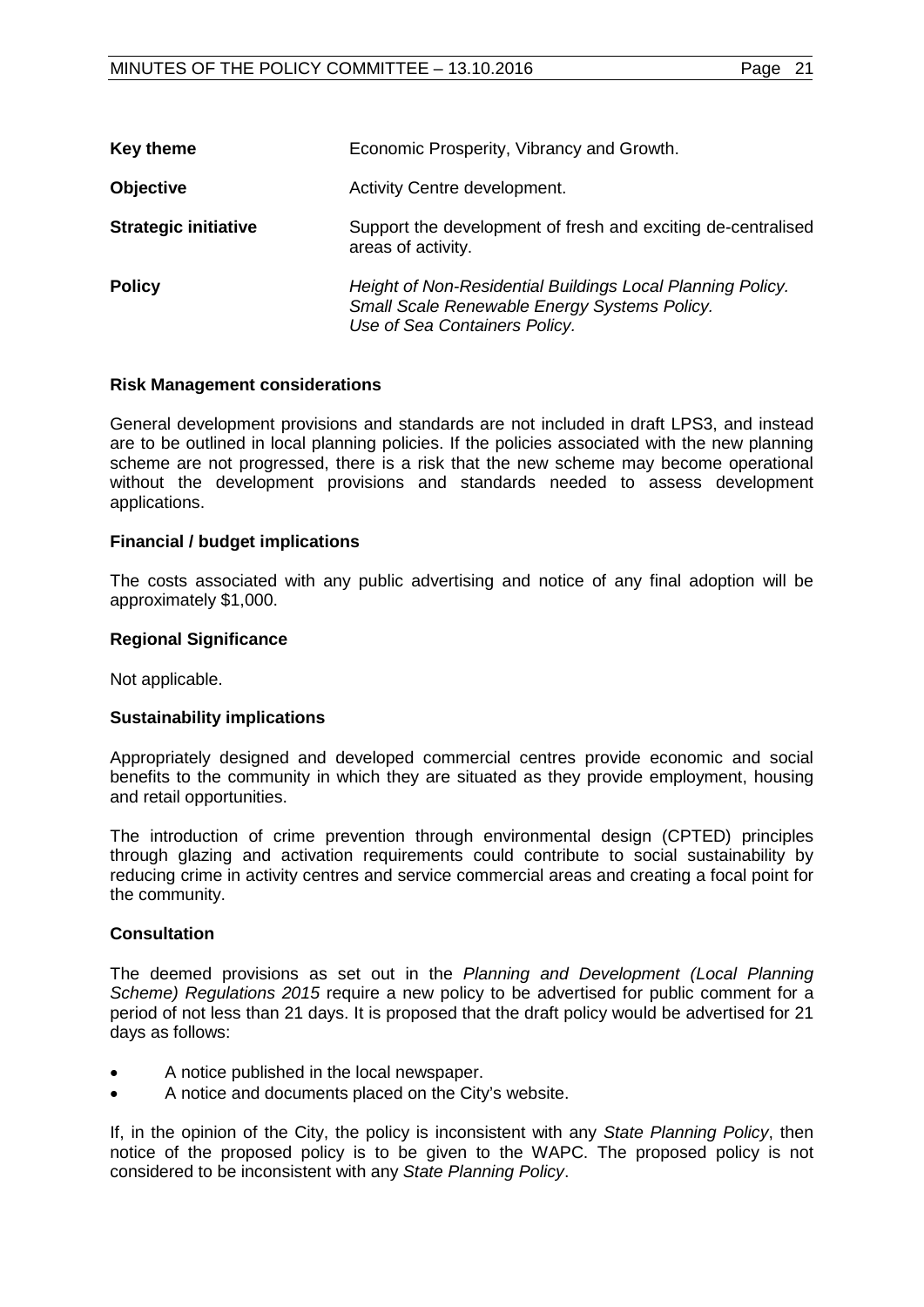# **COMMENT**

In accordance with the review and subsequent endorsement of the draft LSP3 by Council, it is recommended that the draft *Commercial, Mixed Use and Service Commercial Zone Local Planning Policy* be progressed to ensure that provisions are in place that will create commercial development that positively contributes to the surrounding area.

It is considered that the inclusion of minimum glazing requirements, building materials, building articulation, provision of pedestrian shelter and clearly defined entrances will positively contribute to the development or redevelopment of commercial buildings and will provide a higher standard of amenity than is currently possible under DPS2.

It is therefore recommended that Council advertises the draft *Commercial, Mixed Use Zone and Service Commercial Local Planning Policy* for public comment for a period of 21 days.

#### **VOTING REQUIREMENTS**

Simple Majority.

**MOVED Cr Fishwick SECONDED Cr Hamilton-Prime that Council, in accordance with clauses 3, 4 and 5 of Schedule 2 of the** *Planning and Development (Local Planning Schemes) Regulations 2015,* **PREPARES and ADVERTISES the draft** *Commercial, Mixed Use and Service Commercial Zone Local Planning Policy***, as shown in Attachment 1 to this Report, for a period of 21 days.**

#### **The Motion was Put and CARRIED (5/0)**

**In favour of the Motion:** Crs Gobbert, Fishwick, Hamilton-Prime, Hollywood and Taylor.

*Appendix 2 refers*

<span id="page-21-0"></span>*[To access this attachment on electronic document, click here:](http://www.joondalup.wa.gov.au/files/committees/POLI/2016/Attach2agnPOLICY161013.pdf) Attach2agnPOLICY161013.pdf*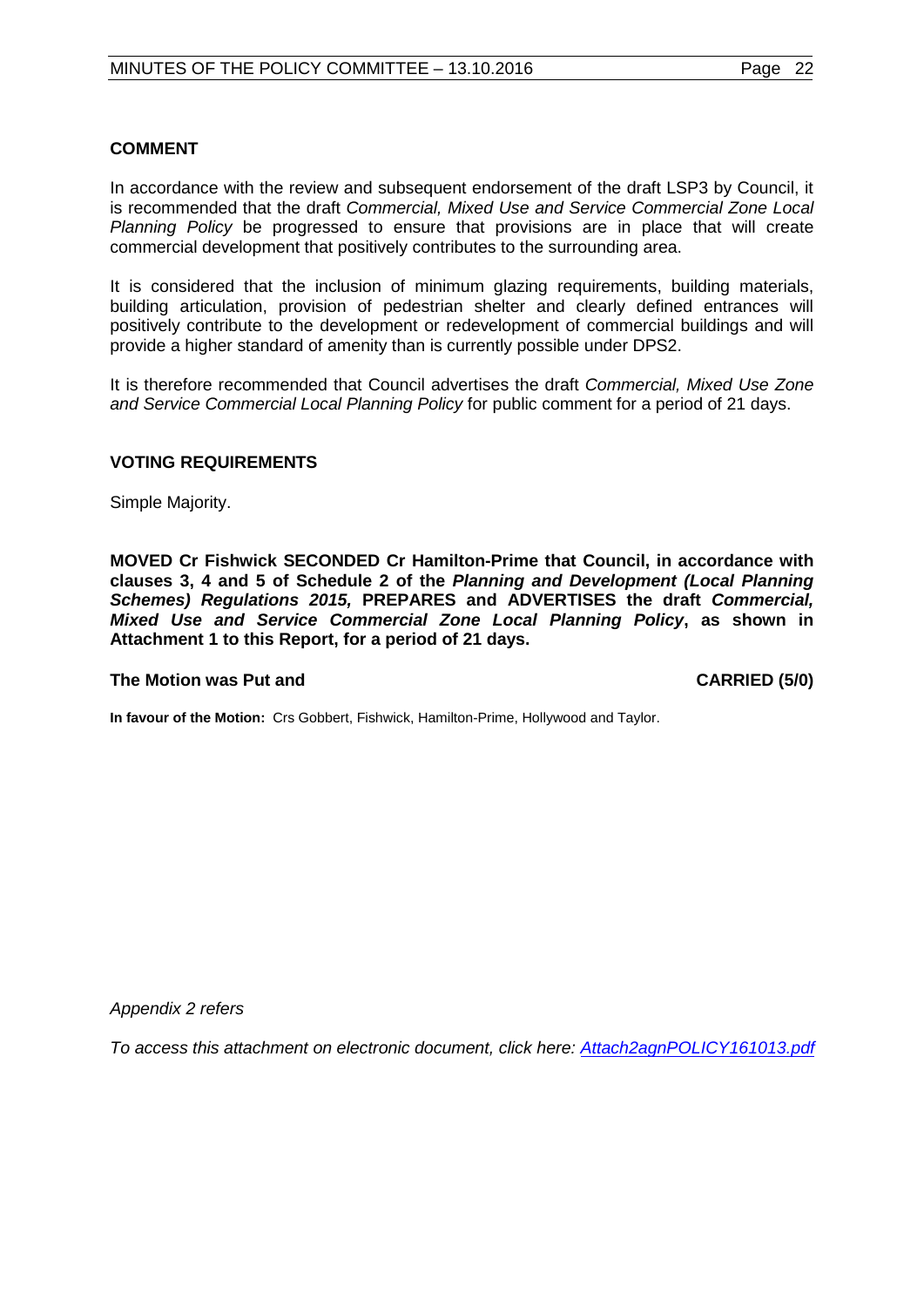# **ITEM 4 DRAFT COMMERCIAL AND RECREATIONAL VEHICLE PARKING LOCAL PLANNING POLICY**

| <b>WARD</b>                           | All                                                                                  |                                                                           |  |  |  |  |
|---------------------------------------|--------------------------------------------------------------------------------------|---------------------------------------------------------------------------|--|--|--|--|
| <b>RESPONSIBLE</b><br><b>DIRECTOR</b> | Ms Dale Page<br><b>Planning and Community Development</b>                            |                                                                           |  |  |  |  |
| <b>FILE NUMBER</b>                    | 106153, 101515                                                                       |                                                                           |  |  |  |  |
| <b>ATTACHMENTS</b>                    | Attachment 1                                                                         | Draft Commercial and Recreational<br><b>Vehicle Local Planning Policy</b> |  |  |  |  |
| <b>AUTHORITY / DISCRETION</b>         | Legislative – includes the adoption of local laws, planning<br>schemes and policies. |                                                                           |  |  |  |  |

# **PURPOSE**

For Council to consider the draft *Commercial and Recreational Vehicle Local Planning Policy* for the purposes of public advertising.

# **EXECUTIVE SUMMARY**

Currently, certain development requirements are contained in the City's *District Planning Scheme No. 2* (DPS2), while other development requirements are contained within local planning policies.

In relation to the City's draft new *Local Planning Scheme No. 3* (LPS3), it was proposed to Council at its meeting held on 16 February 2016 (CJ005-02/16 refers) that most development requirements be removed from LPS3 and contained within local planning policies.

The draft *Commercial and Recreational Vehicle Local Planning Policy* is based on the current provisions within DPS2 and addresses issues such as the number, location and size of commercial or recreational vehicles that can be parked in association with a dwelling. While the draft provisions of the policy are largely based on those existing within DPS2, it is however, also proposed to delete or revise a number of provisions as outlined in this Report.

It is therefore recommended that Council supports the draft policy to allow it to be advertised for public comment for a period of 21 days.

# **BACKGROUND**

Currently, certain development requirements are contained in the City's *District Planning Scheme No. 2* (DPS2), such as building setbacks, parking standards and landscaping while other development requirements, such as signage, building height and small scale renewable energy systems, are contained within local planning policies.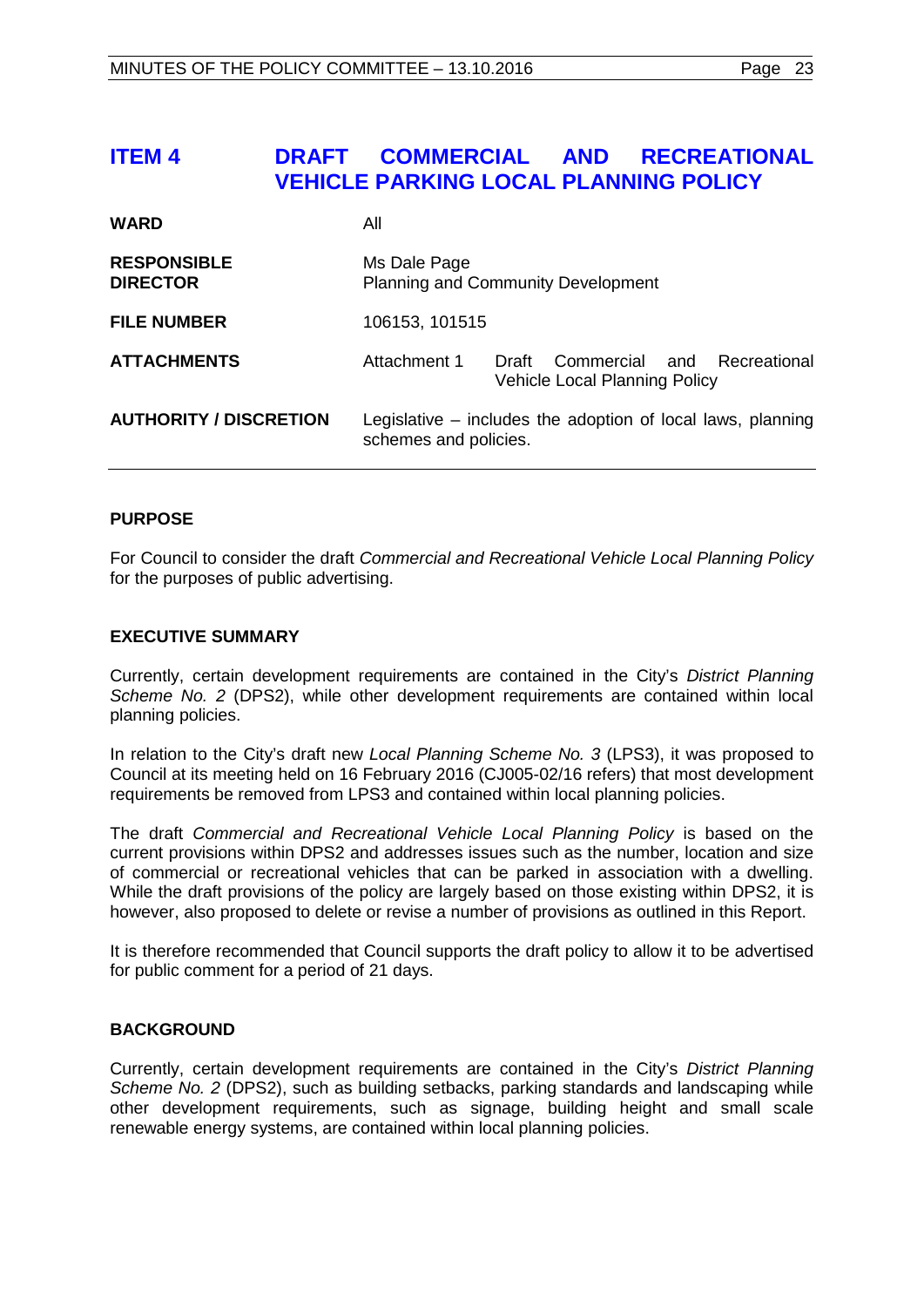During the preparation and Council adoption of draft *Local Planning Scheme No. 3* (LPS3), it was proposed that all of the general development requirements be located within local planning policies, with the exception of the necessary 'head of power' provisions, for example, cash-in-lieu for car parking and the dual density code provisions applied under the *Local Housing Strategy* Scheme Amendment No. 73.

This gives Council the ability to adopt and amend these policies without the need to initiate an amendment to the scheme and the need to seek the approval of the Western Australian Planning Commission (WAPC) and Minister for Planning. It also allows Council to formulate and adopt development provisions without needing to justify specific details to the WAPC. Essentially, it provides Council with control over development provisions and will ultimately be more efficient as any updates to the development provisions will only require Council approval, rather than a lengthy scheme amendment process.

It should be noted that whether development provisions are located in the planning scheme or in a local planning policy, the ability to vary provisions where it is considered appropriate to do so is still available. Clause 34(2) of draft LPS3 allows the local government to approve an application for development approval that does not comply with the requirements of the scheme. Therefore, there is not necessarily any greater certainty gained by including development provisions in the scheme as opposed to a local planning policy.

In addition, placing the development requirements in local planning policies provides ease of use for applicants as the provisions are consolidated in one document.

As LPS3 does not contain development provisions, this local planning policy needs to be prepared concurrently during the scheme adoption process to ensure that once final approval is given to LPS3, the policy has also been advertised and adopted so that these documents can work together. If the policy is not progressed in a timely manner, there is a risk that the scheme could be adopted and there would be no provisions to guide commercial and recreational vehicle parking in residential development/areas.

At its meeting held on 16 February 2016 (CJ005-02/16 refers), Council resolved to advertise draft LPS3. The City is currently liaising with the Department of Planning on its assessment of the draft scheme.

# **DETAILS**

The draft *Commercial and Recreational Vehicle Parking Local Planning Policy* (Attachment 1 refers) includes the following provisions (summarised):

- Policy objectives, which will be used to assess any development proposal that does not meet the specific provisions of the policy.
- The vehicle is to be parked entirely on the subject lot and located on a hard standing area, which is located behind the front of the dwelling (or the side of the dwelling where a secondary street is applicable), or alternatively the vehicle is parked within a garage.
- The vehicle does not exceed three metres in height (including the load), 2.5 metres in width, or eight metres in length.
- A commercial vehicle is not to be started or manoeuvred on site between the hours of 10.00pm and 6.00am the following day.
- A commercial vehicle is able to be parked on a lot for up to three hours within a 24 hour period before the terms of the policy apply (with exception to vehicles being used in conjunction with lawful construction work on the same lot).
- Minor repairs, servicing and cleaning of a vehicle are not permitted between the hours of 7.00pm and 7.00am.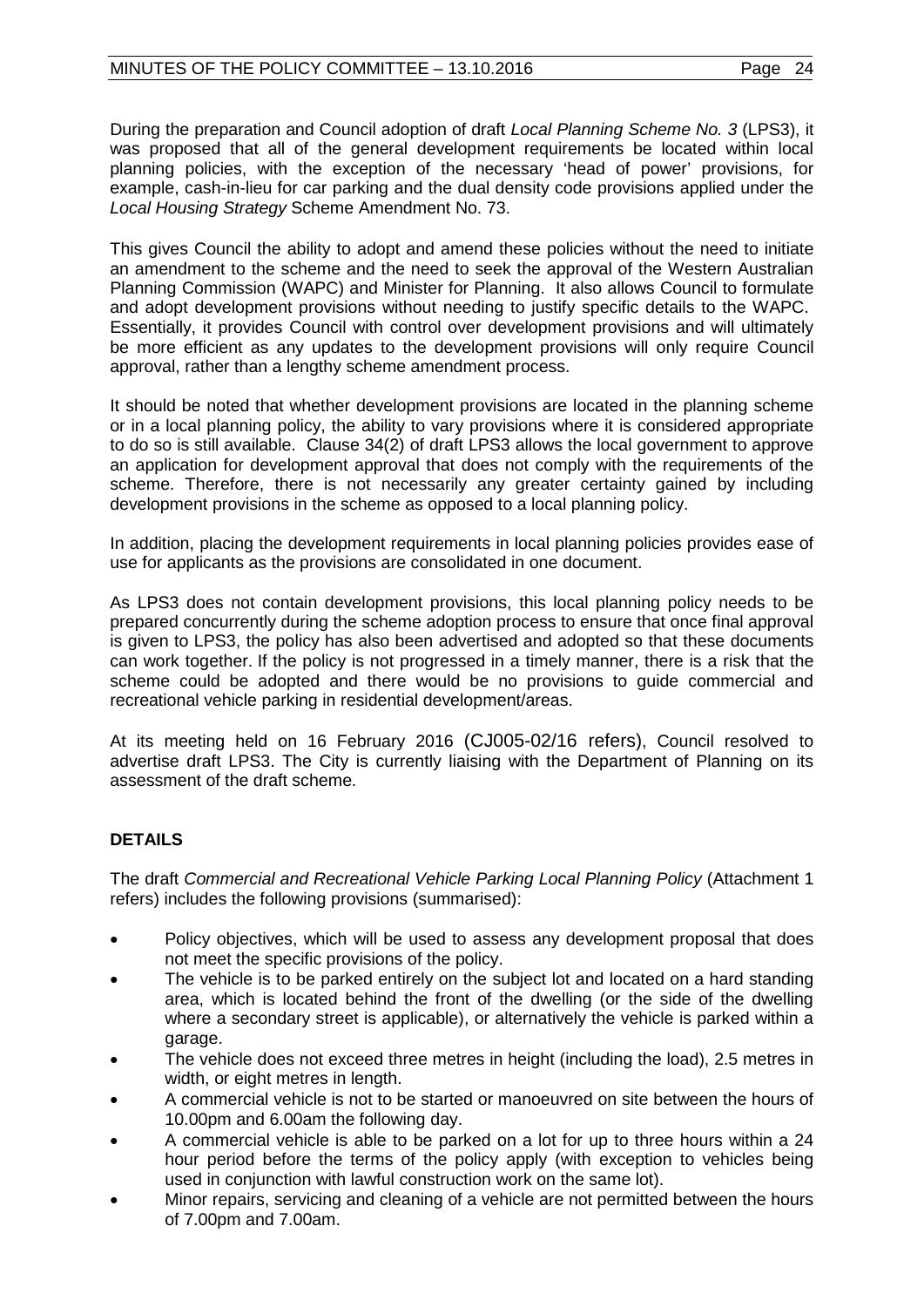It is noted that the current provisions contained within DPS2 regulating commercial and recreational vehicle parking associated with a dwelling have been reviewed, with amendments proposed through the implementation of the draft *Commercial and Recreational Vehicles Parking Local Planning Policy.* The main changes proposed through the policy are outlined below.

#### General

The draft policy applies to commercial and recreational vehicle parking associated with a dwelling, whereas the provisions currently within DPS2 are zone specific in their application. It is also clarified within the draft policy that the provisions relate to the parking of commercial and recreational vehicles on private property, and not the verge area which is subject to local law provisions.

In instances where a secondary street is applicable, a provision has been included requiring both commercial and recreational vehicles to be parked behind the side of a dwelling. The additional requirement has been included due to the DPS2 provisions remaining silent regarding the parking of these vehicles on corner lots. The revision will ensure that the visual amenity of both the primary and secondary streets is not unduly impacted.

#### Commercial vehicle parking

A number of requirements set out in DPS2 relating to commercial vehicle parking are proposed to be removed due to being unclear or unnecessary in achieving the objectives of the draft policy.

The requirement that a commercial vehicle be used as an essential part of the lawful occupation of an occupant of the dwelling is proposed to be removed. The objective of the policy is to control the number, size and location of commercial vehicles so as to not have a detrimental impact on the amenity of a locality. It is considered that the requirement relating to vehicles being associated with a lawful occupation of an occupant of the dwelling does not contribute or have any bearing on achieving this objective and so it is proposed to be removed from the policy requirements applying to commercial vehicles. In addition, DPS2 currently applies restrictions on the transfer of goods or people from one vehicle to another, the unloading and loading of vehicles and the storage of goods associated with the use of commercial vehicles. The intent of this provision within the scheme is somewhat unclear as to the outcome it is aiming to achieve, and is therefore proposed to be removed.

The allowable time for which a commercial vehicle may be parked on a lot associated with a dwelling has been increased from one hour to three hours within any 24 hour time period to allow for instances where a commercial vehicle may infrequently be parked on a lot. Currently, DPS2 includes a requirement that commercial vehicles are not to be operated as a tow truck or an emergency vehicle between the operating hours of 10.00pm and 6.00am. Given that the requirements set out in the draft policy stipulate that commercial vehicles are not to be started or manoeuvred between these hours, it is considered that any commercial vehicle, including a tow truck or emergency vehicles will require the City's approval to operate outside of these standard hours, and so the requirements relating specifically to tow trucks and emergency vehicles are proposed to be removed.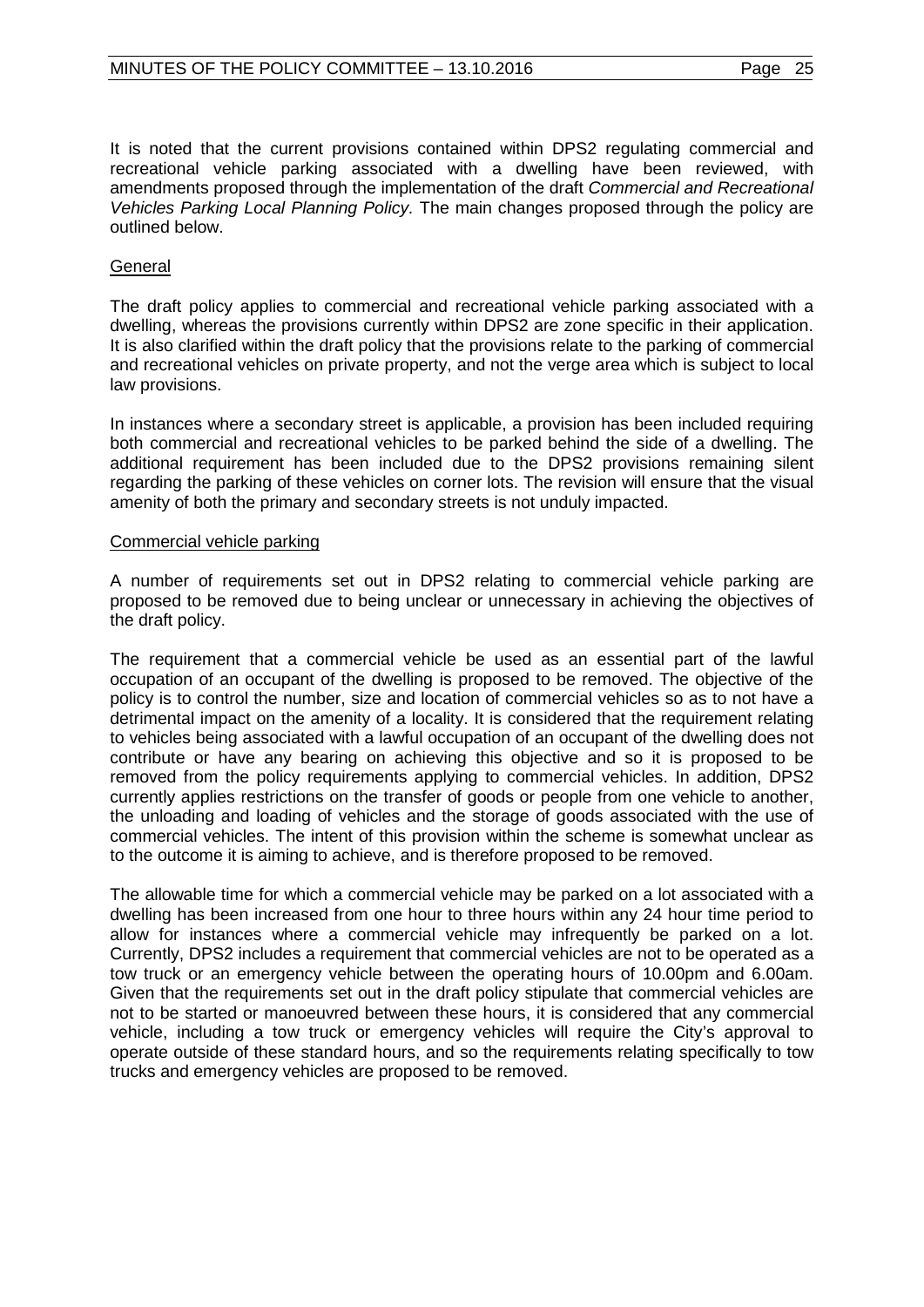# Recreational vehicle parking

Currently, DPS2 permits the parking of a recreational vehicle of a specified size (eight metres length, 2.5 metres width, three metres height) as-of-right, however does not specify any particular location that the vehicle needs to be parked. Through the draft policy, it is proposed to require recreational vehicles to be parked in a manner more consistent with commercial vehicles, that is, behind the front of the dwelling or within a carport or garage. A commercial vehicle may only be parked within a garage, not a carport.

The revised provisions propose to remove the restriction on hours for which a recreational vehicle that is larger than the as-of-right size may be started or manoeuvred. It is considered that the principal concern with the parking of recreational vehicles on a lot is the visual impact that they may have on the streetscape. The removal of the restriction of hours outlined above is intended to more closely align the provisions with the definition of a recreational vehicle, which are likely to be vehicles which when manoeuvred are likely to have low impact on the surrounding neighbours. The provisions have been amended, however, to impose a restriction on the hours for which repairs, servicing or cleaning of the vehicle may be carried out as there is greater potential for impact on the surrounding area as a result.

# Requirement for development approval

Draft LPS3 permits the parking of a commercial or recreational vehicle without the need for development approval where it complies with the provisions of the appropriate policy. It has been clarified within the draft policy, however, that any proposal that does not meet the provisions of the policy will require a development application to be submitted. In these instances, any development application will be assessed against the policy objectives as follows:

- To ensure that the number, size and location of commercial and recreational vehicles do not have a detrimental impact upon the amenity of the surrounding local area or streetscape.
- To ensure that the dwelling is the dominant feature of the lot and the commercial or recreational vehicle does not detract from the view of the street or block the view of the street from the dwelling.

# **Issues and options considered**

A principal issue for consideration is the proposal to require recreational vehicles to be parked behind the front of the dwelling or in a carport or garage. This would have the effect of requiring a person to seek development approval if they wish to park a recreational vehicle within the front setback area of a dwelling and not be in a carport or garage.

Alternatively, the existing situation could be retained whereby, provided the other policy provisions are met, parking of a recreational vehicle could occur anywhere on the lot.

Council has the option to:

- advertise the draft *Commercial and Recreational Vehicles Parking Local Planning Policy*, with or without modifications or
- not support the advertising of the draft *Commercial and Recreational Vehicles Parking Local Planning Policy*.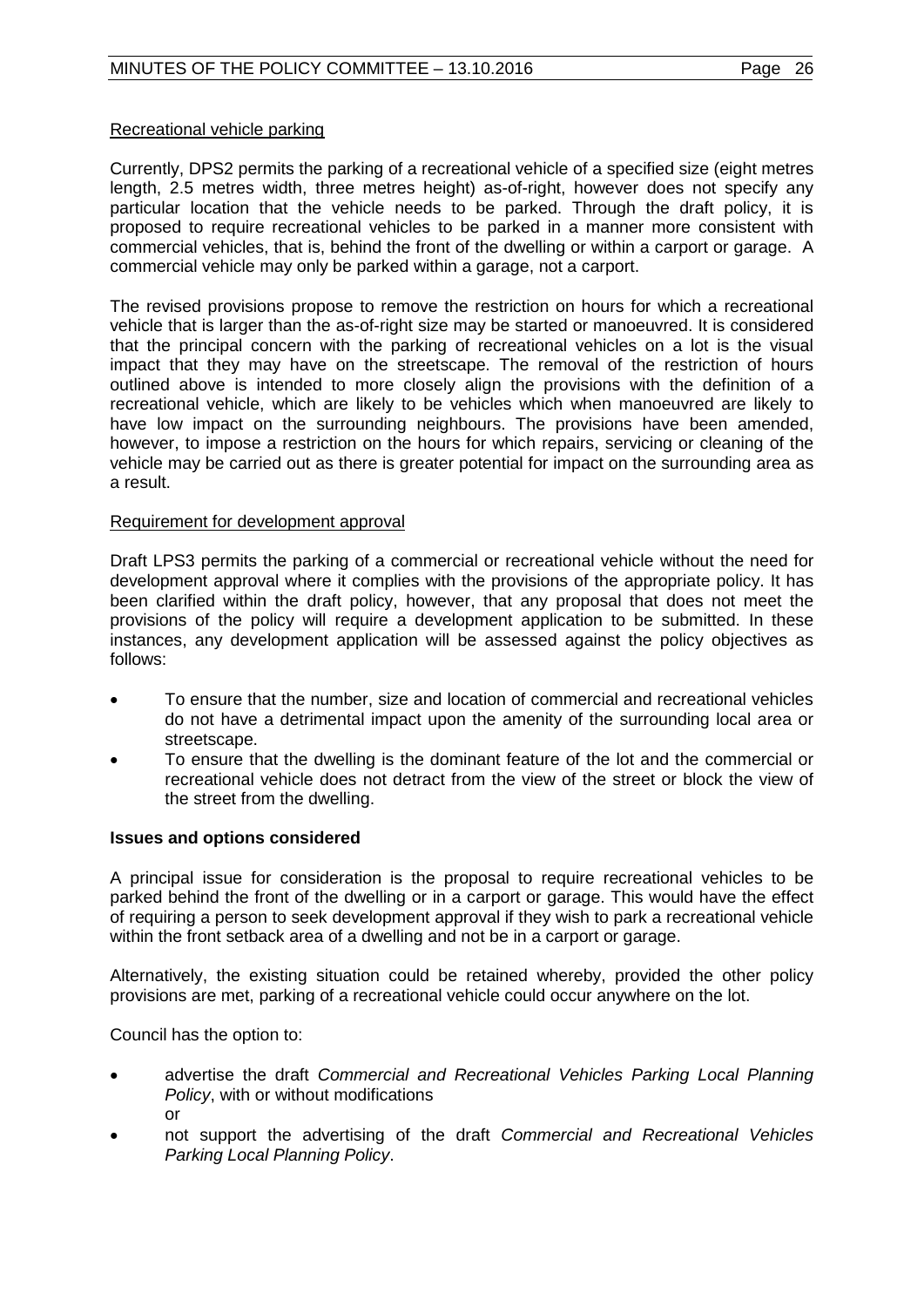# **Legislation / Strategic Community Plan / policy implications**

| Legislation                     | Planning and Development (Local Planning Scheme)<br>Regulations 2015.<br>Draft Local Planning Scheme No. 3. |  |  |  |  |  |  |
|---------------------------------|-------------------------------------------------------------------------------------------------------------|--|--|--|--|--|--|
| <b>Strategic Community Plan</b> |                                                                                                             |  |  |  |  |  |  |
| <b>Key theme</b>                | <b>Quality Urban Environment.</b>                                                                           |  |  |  |  |  |  |
| <b>Objective</b>                | Quality built outcomes.                                                                                     |  |  |  |  |  |  |
| <b>Strategic initiative</b>     | Buildings and landscaping is suitable for the immediate<br>environment and reflect community values.        |  |  |  |  |  |  |
| <b>Policy</b>                   | Not applicable.                                                                                             |  |  |  |  |  |  |

#### **Risk Management considerations**

Development provisions and standards are not included in draft LPS3, and instead are to be outlined in local planning policies. If the policies associated with the new planning scheme are not progressed, there is a risk that the new scheme may become operational without the development provisions and standards needed to assess development applications.

The revised proposed provisions relating to the requirement for recreational vehicles to be parked behind the front of the dwelling or within a carport or garage may lead to additional compliance action, and/or development applications being required, in relation to existing recreational vehicles that were otherwise parked in accordance with the current provisions.

# **Financial / budget implications**

The costs associated with any public advertising and notice of any final adoption will be approximately \$1,000.

#### **Regional Significance**

Not applicable.

#### **Sustainability implications**

Not applicable.

#### **Consultation**

The deemed provisions as set out in the *Planning and Development (Local Planning Scheme) Regulations 2015* require a new policy or non-minor amendment to a policy to be advertised for public comment for a period of not less than 21 days. It is proposed that the draft policy would be advertised for 21 days as follows:

- A notice published in the local newspaper.
- A notice and documents placed on the City's website.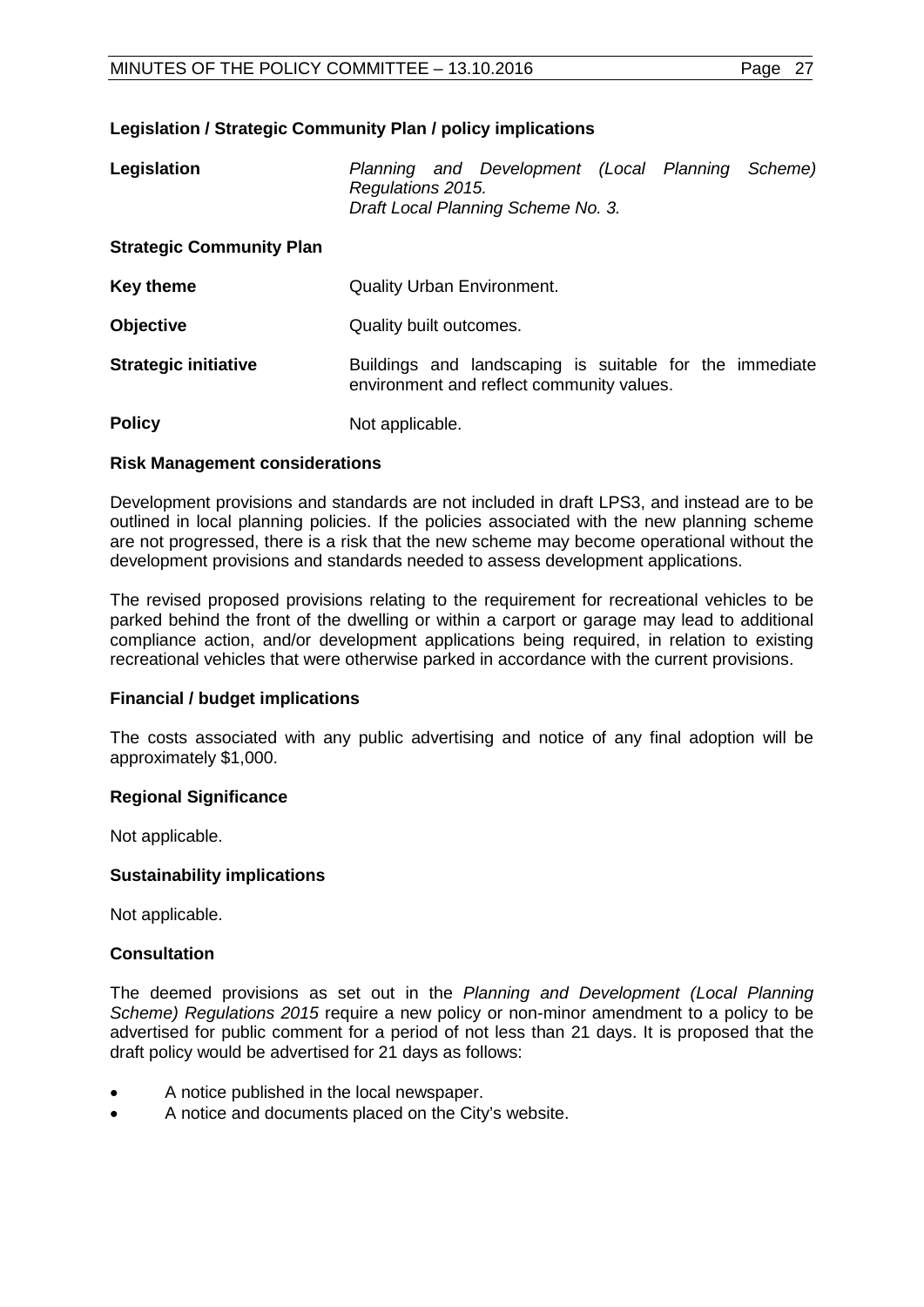If, in the opinion of the City, the policy is inconsistent with any *State Planning Policy*, then notice of the proposed policy is to be given to the WAPC. The proposed policy is not considered to be inconsistent with any *State Planning Policy.*

# **COMMENT**

In accordance with the review and subsequent endorsement of the LSP3 by Council, it is recommended that the draft *Commercial and Recreational Vehicle*s *Local Planning Policy* be progressed to ensure that provisions are in place to allow and control the parking of commercial and recreational parking within residential areas of the City in a manner that will have minimal impact on adjoining properties.

It is therefore recommended that Council advertises the draft *Commercial and Recreational Vehicle Local Planning Policy* for public comment for a period of 21 days.

# **VOTING REQUIREMENTS**

Simple Majority.

*Cr Chester entered the room at 7.13pm.*

#### **OFFICER'S RECOMMENDATION**

That Council, in accordance with clauses 3, 4 and 5 of Schedule 2 of the *planning And Development (Local Planning Schemes) Regulations 2015, PREPARES and ADVERTISES* the draft *Commercial and Recreational Vehicle Local Planning Policy*, as shown in Attachment 1 to this Report, for a period of 21 days.

**MOVED Cr Hamilton-Prime SECONDED Cr Hollywood that Council in accordance with clauses 3, 4 and 5 of Schedule 2 of the** *planning And Development (Local Planning Schemes) Regulations 2015,* **PREPARES and ADVERTISES the draft** *Commercial and Recreational Vehicle Local Planning Policy***, as shown in Attachment 1 to this Report, for a period of 21 days, subject to the following amendments:**

- **1 Commercial Vehicle Parking, clause 4.1.1(a) the word '***facade'* **be ADDED after the word '***side'***;**
- **2 Recreational Vehicle Parking, clause 4.2.1(b) the word '***facade'* **be ADDED after the word '***side'***.**

#### **The Motion was Put and CARRIED (6/0)**

**In favour of the Motion:** Crs Gobbert, Chester, Fishwick, Hamilton-Prime, Hollywood and Taylor.

#### *Appendix 3 refers*

*[To access this attachment on electronic document, click here: Attach3agnPOLICY161013.pdf](http://www.joondalup.wa.gov.au/files/committees/POLI/2016/Attach3agnPOLICY161013.pdf)*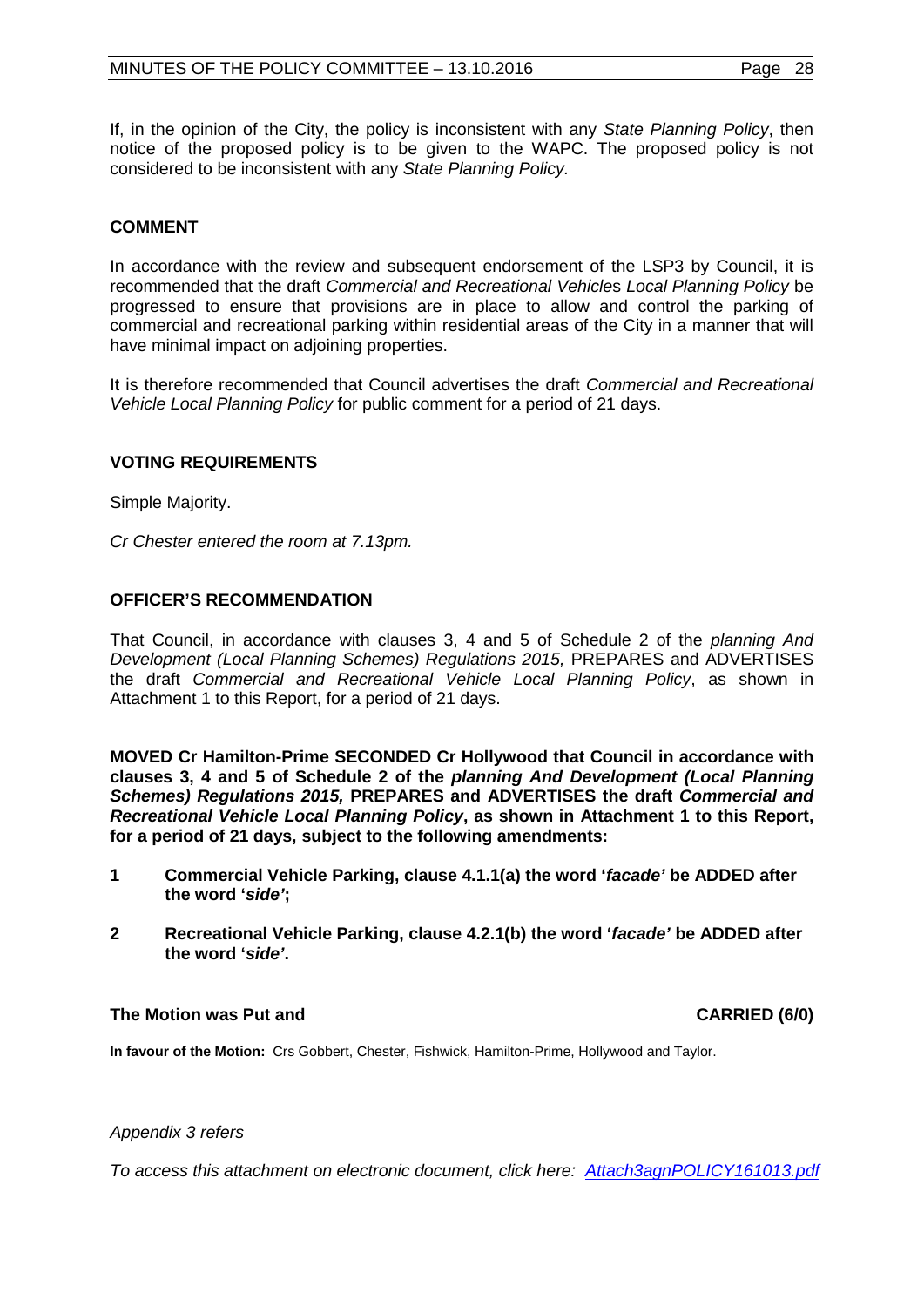# <span id="page-28-0"></span>**ITEM 5 DRAFT COASTAL LOCAL PLANNING POLICY**

| <b>WARD</b>                           | All                                                                                    |                                     |  |  |
|---------------------------------------|----------------------------------------------------------------------------------------|-------------------------------------|--|--|
| <b>RESPONSIBLE</b><br><b>DIRECTOR</b> | Ms Dale Page<br><b>Planning and Community Development</b>                              |                                     |  |  |
| <b>FILE NUMBER</b>                    | 105198, 101515                                                                         |                                     |  |  |
| <b>ATTACHMENTS</b>                    | Attachment 1                                                                           | Draft Coastal Local Planning Policy |  |  |
| <b>AUTHORITY / DISCRETION</b>         | Legislative $-$ includes the adoption of local laws, planning<br>schemes and policies. |                                     |  |  |

# **PURPOSE**

For Council to consider the draft *Coastal Local Planning Policy* for the purposes of public advertising.

# **EXECUTIVE SUMMARY**

Coastal areas are highly valued by the community and are a popular location for people to both visit and live. Erosion, inundation and sea level rise, as a result of climate change has the potential to impact on coastal foreshore areas and some coastal property.

*State Planning Policy 2.6: State Coastal Planning Policy* (SPP 2.6), requires that future development takes into account coastal hazard risk and that property owners in areas subject to coastal hazard risk be informed of those risks.

The draft *Coastal Local Planning Policy* (Attachment 1 refers) is part of the City's response to coastal risk hazard management. The purpose of the draft *Coastal Local Planning Policy* is to ensure that when developments occur in a coastal hazard risk area, that adequate notification and adaption measures are undertaken. This includes the requirement that a notification be put on the Certificate of Title when landowners are undertaking developments located in a coastal hazard area, and that coastal hazard risk management and adaption planning is undertaken by proponents prior to subdivision of previously undeveloped land.

It is therefore recommended that Council supports the draft policy to allow it to be advertised for public comment for a period of 21 days.

# **BACKGROUND**

The Western Australian Planning Commission (WAPC) released a revised SPP2.6 in July 2013 to provide guidance for land use and development decision-making within the coastal zone.

SPP2.6 requires local governments to identify coastal hazard areas and to inform future and current property owners in coastal hazard areas of the risk.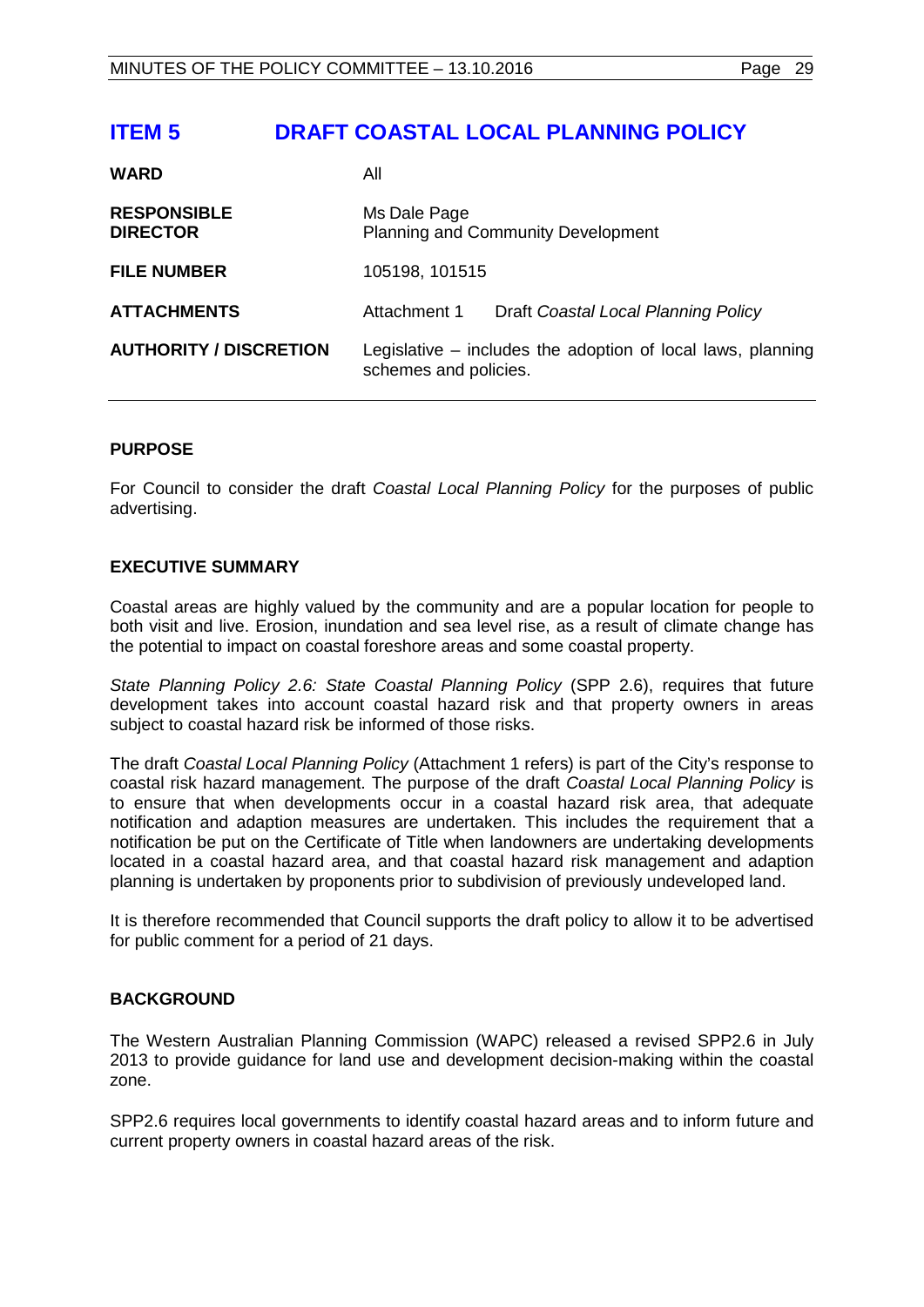Under the updated policy:

- coastal hazard risk management and adaptation planning (CHRMAP) should be undertaken where appropriate
- when a subdivision or development application is received for an area at risk, then current and / or future lot owners should be made aware of the risk by providing a notification on the Certificate of Title. This will apply to all subdivision and/or development applications within the 100 year coastal vulnerability lines.

A coastal hazard assessment undertaken for the City's coastline has identified that some areas may become susceptible to coastal erosion within the next 100 years. In the short term this may include beaches and associated infrastructure such as access ways and dune fencing. In the long term (greater than 50 years) additional infrastructure such as car parks, some City owned buildings within coastal foreshore areas and some private property may potentially be at risk from severe storm erosion.

# **DETAILS**

SPP2.6 identifies the need for Coastal Hazard Risk Management and Adaptation Planning (CHRMAP) to ensure an appropriate risk assessment and management planning framework for incorporating coastal hazard considerations into decision making processes.

Consultation with the Department of Planning has outlined that it is not the intent of SPP2.6 that development applications for single dwellings would be required to develop a CHRMAP as the requirement would be too onerous. However a CHRMAP would need to be undertaken by proponents prior to subdivision of previously undeveloped land and it is likely that larger scale developments may be required to do a CHRMAP if located in a vulnerable area within the planning timeframe of 100 years. In such cases, it would be the City's responsibility to determine who would need to complete a CHRMAP as part of a structure plan or development application.

In terms of the notifications on titles, Section 5.5 of SPP2.6 states that where coastal hazard risk is identified, it should be disclosed to those who could be affected and that current and/or future lot owners should be made aware of the coastal hazard risk by providing the following wording on the Certificates of Title:

#### *VULNERABLE COASTAL AREA – This lot is located in an area likely to be subject to coastal erosion and / or inundation over the next 100 years.*

The placement of notifications on Certificates of Title can be achieved via two mechanisms, namely subdivision approval and development approval.

When an application for subdivision is received by the City, the City will request the WAPC to impose a condition on the subdivision approval requiring notifications to be placed on all new titles. When the City deals with a development application, it will place a condition of the approval requiring the owner to register a notification on the title under section 70A of the *Transfer of Land Act 1893.*

If through further detailed investigation or works to reduce risk, it can be demonstrated that a piece of land is no longer the subject of coastal hazard risk, then an owner may be able to formally request removal or withdrawal of the notification.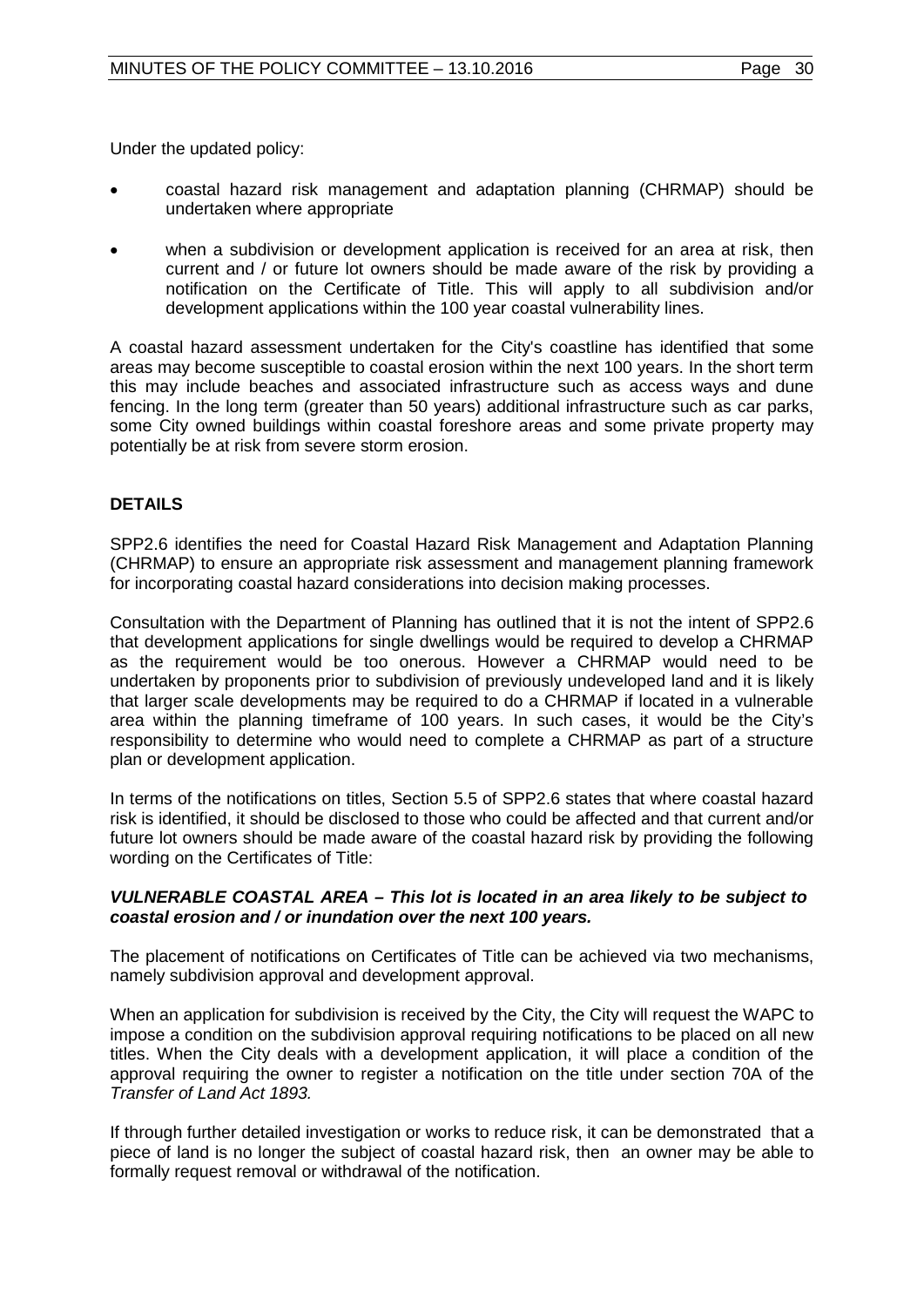The objective of the City's new draft local planning policy is to ensure that the City complies with Part 5 of SPP2.6 through the application of local planning requirements in line with those set out in SPP2.6 as follows:

- When an application for subdivision is received by the City, the City will request the WAPC to impose a condition on the subdivision approval requiring notifications to be placed on all new titles.
- When the City deals with a development application, it will place a condition of the approval requiring the owner to register a notification on the title under section 70A of the *Transfer of Land Act 1893.*
- For large areas of undeveloped land, coastal risk hazard management and adaption planning is required prior to any subdivision or development of the land.
- Structure plans and local development plans will need to address the requirements of SPP2.6 and the City's *Coastal Local Planning Policy*.

Not every lot within a potentially vulnerable area will be the subject of a subdivision application or a development application. As such, not every lot within a potentially vulnerable area will have a notification placed on its title through these approval processes. Therefore, in order to ensure that all existing and future property owners of vulnerable lots are aware that their lot is potentially subject to coastal hazard risk the City also plans to:

- allow the areas subject to potential coastal hazard risk to be viewed using the City's *mapping online* tool
- make available coastal hazard risk maps for sections of the City's coastline for downloading from the City's website
- include coastal hazard risk alerts on any land purchase inquiry made in relation to lots within areas identified as potentially being vulnerable.

# **Issues and options considered**

Council has the option to:

- advertise the draft *Coastal Local Planning Policy*, with or without modifications or
- not support the advertising of the draft *Coastal Local Planning Policy*.

# **Legislation / Strategic Community Plan / policy implications**

| Legislation<br><b>Strategic Community Plan</b> | Planning and Development (Local Planning Scheme)<br>Regulations 2015.<br>Transfer of Land Act 1893.  |  |  |  |  |
|------------------------------------------------|------------------------------------------------------------------------------------------------------|--|--|--|--|
|                                                |                                                                                                      |  |  |  |  |
| <b>Key theme</b>                               | <b>Quality Urban Environment.</b>                                                                    |  |  |  |  |
| <b>Objective</b>                               | Quality built outcomes.                                                                              |  |  |  |  |
| <b>Strategic initiative</b>                    | Buildings and landscaping is suitable for the immediate<br>environment and reflect community values. |  |  |  |  |
| <b>Key theme</b>                               | The Natural Environment.                                                                             |  |  |  |  |
| <b>Objective</b>                               | Environmental resilience.                                                                            |  |  |  |  |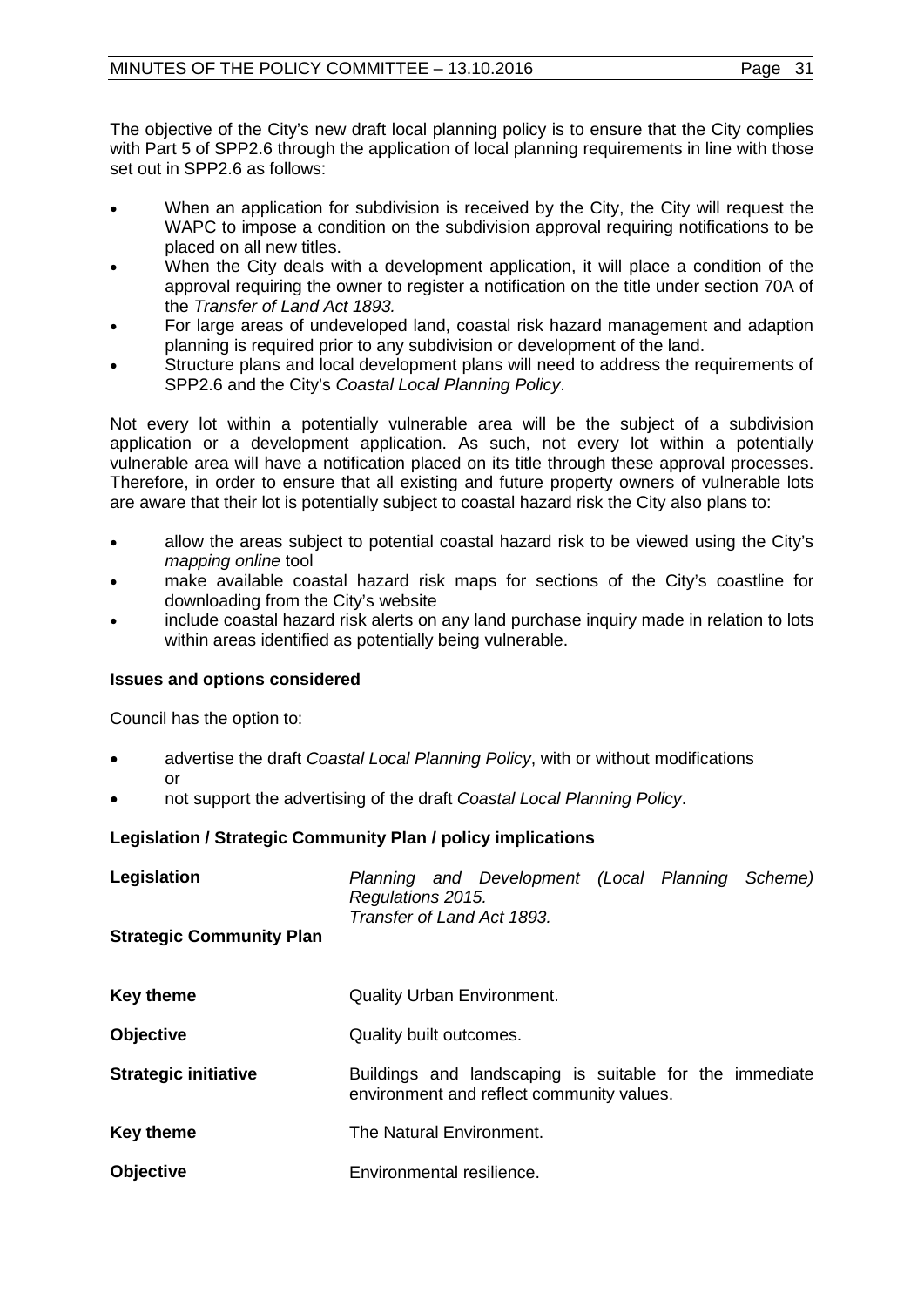| <b>Strategic initiative</b> | <b>Identify</b>  |  |  | and respond to environmental risks and |  |
|-----------------------------|------------------|--|--|----------------------------------------|--|
|                             | vulnerabilities. |  |  |                                        |  |

**Policy** State Planning Policy 2.6 *State Coastal Planning Policy.*

#### **Risk Management considerations**

Local government liability in relation to coastal vulnerability is little different to its general liability arising from the performance of existing statutory functions, where such liability is determined by common law principles of negligence, as modified by the *Civil Liability Act 2002* and other written laws.

If a local government's decision-making and / or its planning framework (consisting of the local planning scheme and relevant planning policies) comply with the policy measures prescribed in SPP2.6 and are otherwise consistent with the performance of its obligations under the *Planning and Development Act 2005*, then the likelihood of it being exposed to liability in the context of coastal vulnerability is considered to be extremely remote.

#### **Financial / budget implications**

The costs associated with any public advertising and notice of any final adoption will be approximately \$1,000.

#### **Regional Significance**

Not applicable.

#### **Sustainability implications**

Not applicable.

#### **Consultation**

The deemed provisions as set out in the *Planning and Development (Local Planning Scheme) Regulations 2015* require a new policy or non-minor amendment to a policy to be advertised for public comment for a period of not less than 21 days. It is proposed that the draft local planning policy be advertised for 21 days as follows:

- A notice published in the local newspaper.
- A notice and documents placed on the City's website.

In addition to the statutory advertising mentioned above, a letter, survey, copy of the draft *Coastal Local Planning Policy* and a set of Frequently Asked Questions will also be sent directly to:

- affected residents
- attendees of information sessions
- community engagement network members
- local members of Parliament.

If, in the opinion of the City, the policy is inconsistent with any *State Planning Policy*, then notice of the proposed policy is to be given to the WAPC. The proposed policy is not considered to be inconsistent with any *State Planning Policy*.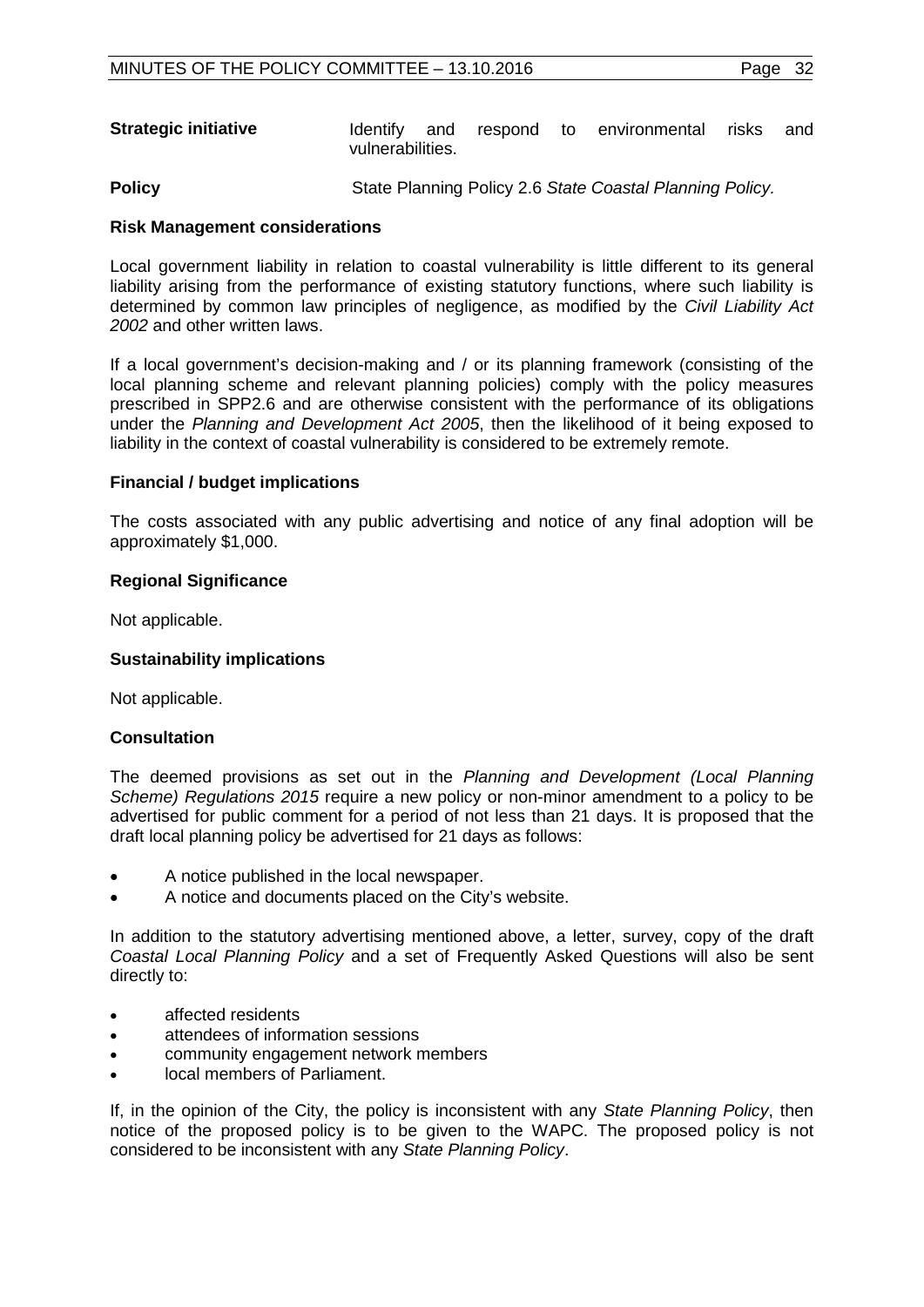# **COMMENT**

The proposed local planning policy is part of the City's responses to coastal risk hazard management, and in accordance with the SPP2.6, it is recommended that the draft *Coastal Local Planning Policy* be progressed to ensure that provisions are in place that will provide the City with guidance in making appropriate decisions on developments along the City's coastline.

It is therefore recommended that the draft *Coastal Local Planning Policy* be advertised for public comment for a period of 21 days.

#### **VOTING REQUIREMENTS**

Simple Majority.

**MOVED Cr Hamilton-Prime SECONDED Cr Fishwick that Council, in accordance with clauses 3, 4 and 5 of Schedule 2 of the** *Planning and Development (Local Planning Schemes) Regulations 2015,* **prepares and advertises the draft** *Coastal Local Planning Policy***, as shown in Attachment 1 to this Report, for a period of 21 days.**

#### **The Motion was Put and CARRIED (6/0)**

**In favour of the Motion:** Crs Gobbert, Chester, Fishwick, Hamilton-Prime, Hollywood and Taylor.

*Appendix 4 refers*

*[To access this attachment on electronic document, click here: Attach4agnPOLICY161013.pdf](http://www.joondalup.wa.gov.au/files/committees/POLI/2016/Attach4agnPOLICY161013.pdf)*